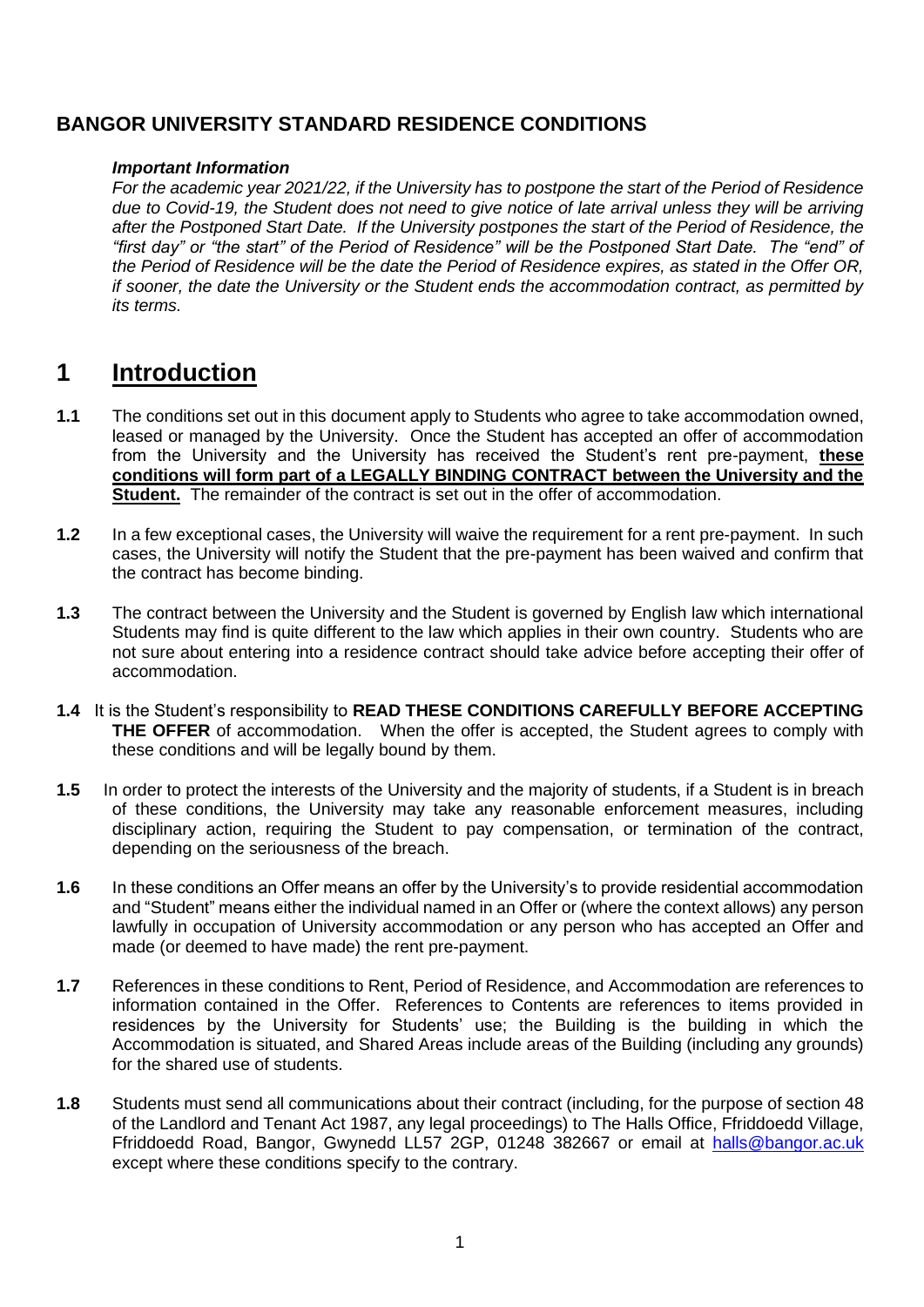**1.9** Where these conditions require a Student to give the University written notification and the Student is not able to do so for reasons connected with a disability, the Student may use another means of communication, but in such cases the University will confirm the notification to the Student in writing or some other durable medium.

# **2 Student's Obligations**

**The Student agrees to take the accommodation described in the Offer and:**

# **2.1 The Student must make the rent pre-payment to the University when accepting the Offer.**

In a few exceptional circumstances, the University will waive the requirement to make a pre-payment of rent. In such cases the University will notify the Student in writing that the requirement has been waived. In all other cases, the Student must make an advance payment of Rent.

The amount of the Rent pre-payment is stated on each Offer. Unless given a written waiver by the University, the Student must make their pre-payment when they accept their Offer. Until the prepayment has been made (or waived) the University will not reserve a room for the Student.

Once the Student has accepted their Offer and the University has received (or waived) the prepayment the Student is contractually bound to pay the Rent for the full Period of Residence unless the Student's tenancy is terminated in one of the ways set out in these terms and conditions. The Student does not have a 'cooling off' period or right to cancel just because the Student has changed their mind about whether they want the accommodation. If the University has waived the requirement to pay the rent-prepayment, the Student is contractually bound when the Student accepts their Offer.

The pre-payment is a payment towards the Rent. The pre-payment is NOT a refundable deposit.

# **2.2 To pay the balance of the Rent to the University in advance on the agreed dates**

The Rent shown in the Offer includes the pre-payment. Students can choose how and when to pay the balance of their Rent from the instalment plans and methods of payment shown on the University's website at https://apps.bangor.ac.uk/payment/thirdparty/

Erasmus and other exchange or visiting Students resident for only 1 semester should pay in full on arrival or as instructed on the separate payment schedule sent to them with their Offer.

Other undergraduate Students should pay in full at registration or by recurring card authority, in 3 or 7 instalments via [https://apps.bangor.ac.uk/payment/thirdparty/.](https://apps.bangor.ac.uk/payment/thirdparty/)

Postgraduate Students may also pay in full in advance, or by 12 instalments via [https://apps.bangor.ac.uk/payment/thirdparty/.](https://apps.bangor.ac.uk/payment/thirdparty/)

Full details of how to pay are also set out in the payment information provided by the University in the Students Welcome Week Diary. On registration, Students who have not already selected a payment plan will be prompted to do so.

Once a Student has selected an instalment plan, they cannot change that plan without first obtaining the University's prior written agreement. If a Student does not pay Rent on or before the payment dates specified in their selected payment plan, the Student is likely to incur interest charges, as set out below.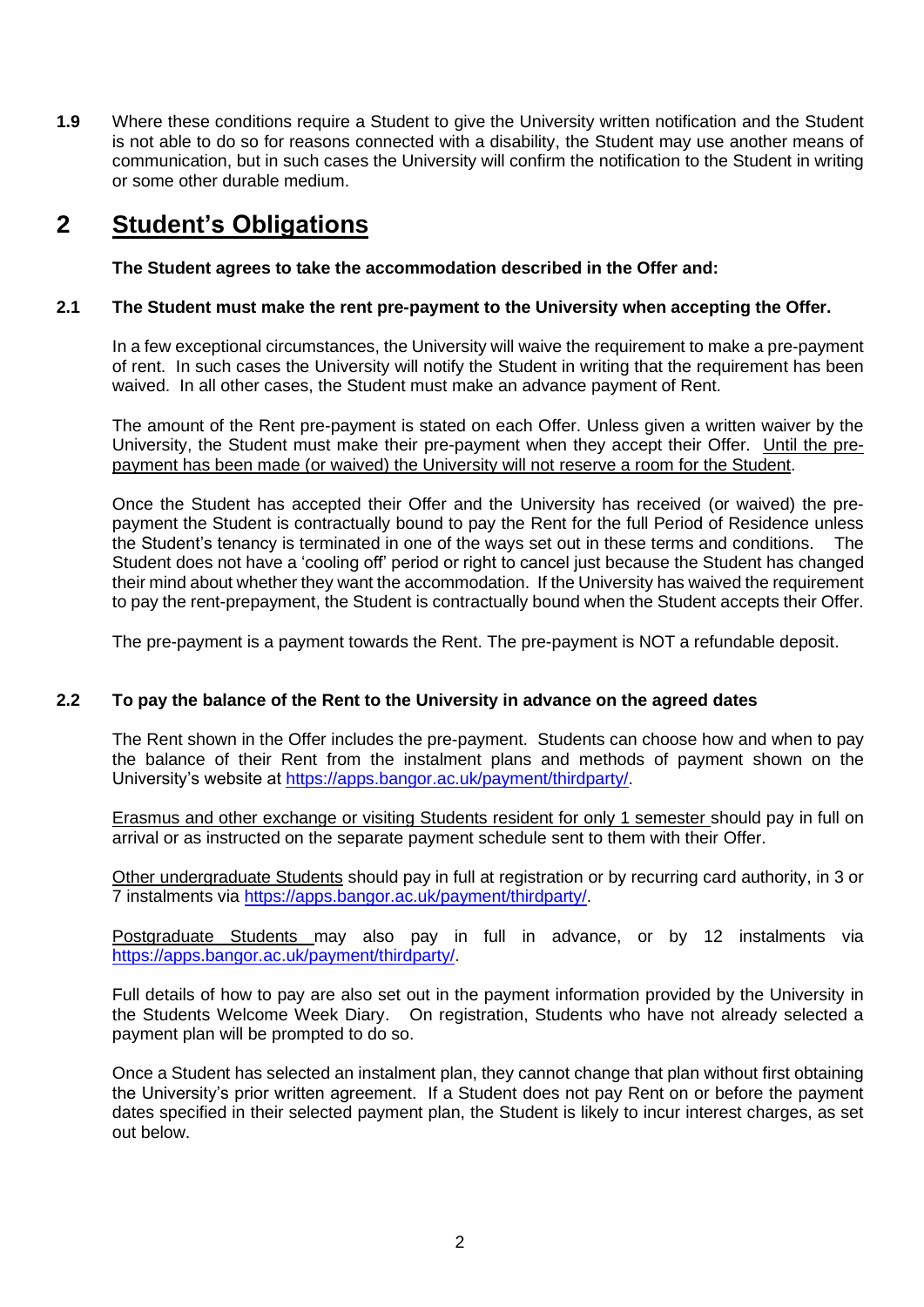Payment of Rent is to be made "in advance". This means that the instalment paid on one payment date relates to the period from that date until the next instalment date. On the rare occasions where it is necessary to calculate a daily rate, that will be done by taking the total Rent and dividing it by the total number of days in the Period of Residence. When accepting an Offer, Students agree to pay Rent in full for the whole of the Period of Residence.

If the Student fails to make a payment of Rent in full before the end of the period of 14 days beginning with the date ("the due date") on which the payment is required to be made in accordance with the tenancy agreement the Student will be liable to pay to the University the interest at 3% per annum above the Bank of England base rate in relation to each day after the due date for which the rent remains unpaid, applied to the amount of Rent that remains unpaid at the end of each day.

The University has a credit control procedure which it follows when Rent is not paid on time. <https://www.bangor.ac.uk/accommodation/essential.php.en>The University will not routinely withhold academic qualifications, but in cases of serious arrears, where the Student has been given a reasonable opportunity to pay, the Student may not be permitted to graduate.

Students who encounter financial difficulties should contact the University Finance Office as soon as they become aware that there is likely to be a problem. Making early contact could save the Student from having to pay interest. The longer payment is delayed, the larger the debt will grow, so it is important that Students do not ignore their payment obligations.

It is unlikely that the University will make an offer of accommodation for a further period of residence to a Student who has a University debt or has a bad payment record.

If the University has to take court action to recover debt owed by a Student, the University will ask the court to order the Student to pay the University's proper and reasonable costs and expenses including but not limited to legal costs, court fees, expenses and VAT and the cost of management time.

Students in serious arrears of Rent may lose their home. If payment of the Rent is overdue by 28 days or more, the University may – in addition or as an alternative to taking court action to recover the debt – terminate the contract and take proceedings to evict the Student. The University will ask the court to order the Student to pay the University's proper and reasonable costs (including but not limited to legal costs, court fees, expenses and VAT and the costs of management time) associated with such proceedings.

Where the University successfully takes court action to recover the debt, the judgment will be entered on the county court records. Credit reference agencies search these records, and any Student whose name appears on the register of county court judgments may find it difficult to rent accommodation elsewhere, or get a credit card, store card or mobile phone contract… or, in years to come, a mortgage.

Students are liable for the Rent for the whole of the Period of Residence, unless the Student's tenancy is terminated in one of the ways set out in these conditions.

The Rent is payable from the first day of the Period of Residence, even though the Student may arrive late and may not have been in occupation from that date. No refund of Rent is given for any periods of absence unless explicitly stated in these terms and conditions.

# **2.3 To give the University notice of late arrival (not Covid-19 related)**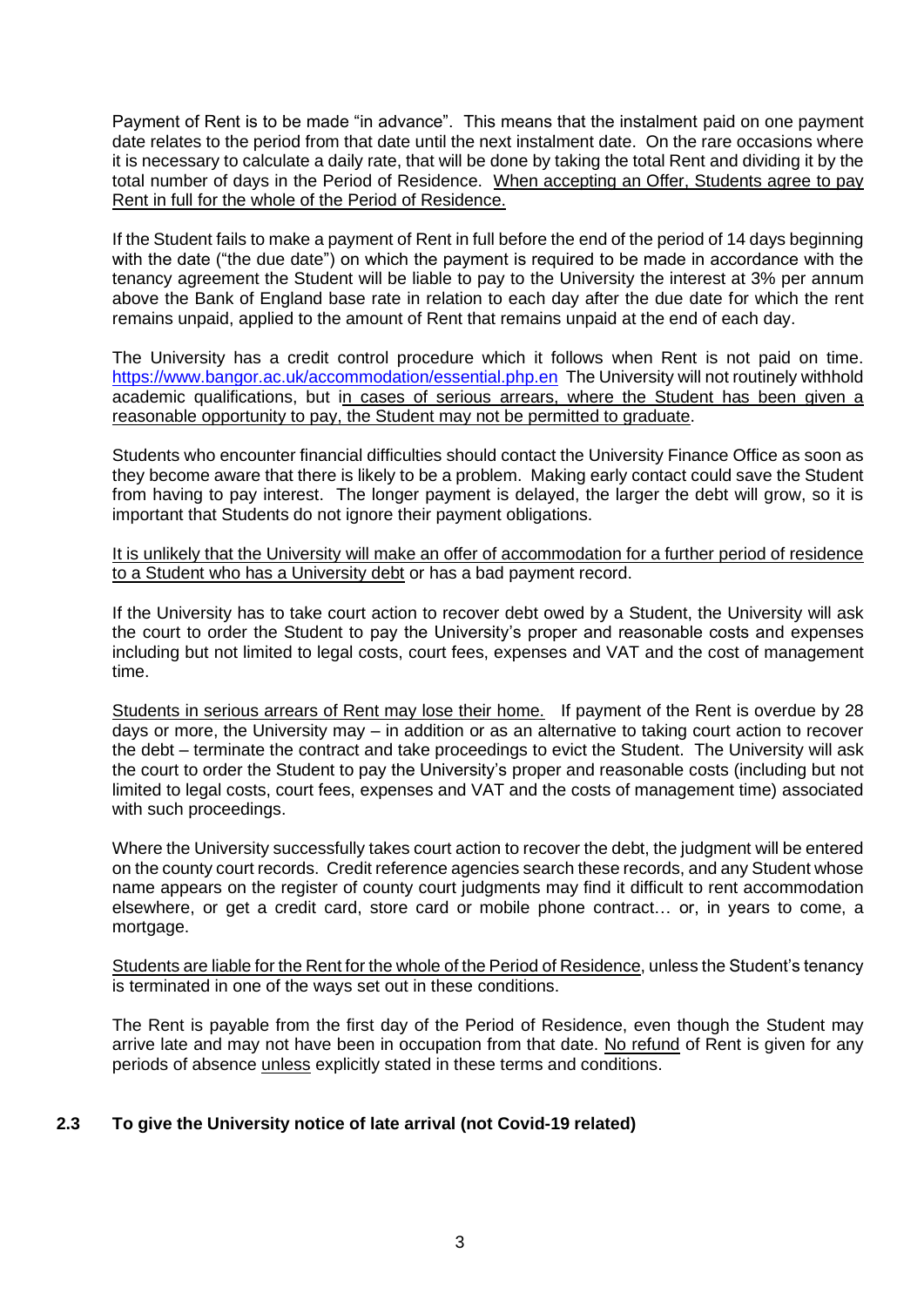If a Student does not intend to move into their accommodation until after the first day of the Period of Residence, the Student must notify the Halls Office in advance by email **Halls@bangor.ac.uk** and give an indication of their expected arrival date.

The University will reserve accommodation for up to 4 weeks from the start of the Period of Residence provided the Student has paid in full for the entire Period of Residence or set up a recurring card authority payment via<https://apps.bangor.ac.uk/payment/thirdparty/> and paid for at least the first 4 weeks of the Period of Residence.

If a Student has not agreed a late arrival date and has not arrived within 4 days of the start of the Period of Residence, the University will make reasonable attempts to contact the Student.

Accommodation will not be held indefinitely for late arrivals. If the Student has not arrived or made arrangements for late arrival within 7 days of the start of the Period of Residence, the University may (but is under no obligation to) cancel the contract. In such cases, the University will not refund the pre-payment (but any additional Rent paid by the Student will be apportioned on a daily basis and refunded for any unexpired part of the Period of Residence). If the University decides not to cancel a Student's residence contract, the Student will remain liable for the Rent until the end of the Period of Residence (or, if earlier, until the University re-lets the accommodation).

Any Student who has booked accommodation but will not be studying at Bangor University must advise the Halls Office by email [Halls@bangor.ac.uk](mailto:Halls@bangor.ac.uk) as soon as practicable. Provided any such Student notifies the Halls Office at least 7 days before the start of the Period of Residence, the University will agree to cancel the contract and will refund the pre-payment. The University will not refund pre-payments where notification is received later, but it will cancel the contract and the Student will not be liable for any further payments of Rent.

# **2.4 To give the University notice of late arrival (Covid-19 related)**

If the Student is prevented from travelling to the Accommodation to start their tenancy when planned because government Covid-19 regulations forbid it, then the Student may postpone the start of the tenancy for up to 12 weeks. The following conditions in this clause 2.4 apply.

The Student must let the University know as soon as practicable if the Student is prevented from travelling to the Accommodation when planned.

If the reason the Student is prevented from travelling is to comply with regulations in Wales or in any other part of the United Kingdom through which the Student has to travel, the Student will not have to pay Rent whilst those regulations continue to prevent the Student from travelling.

If the Student is prevented from travelling because of regulations that apply outside the United Kingdom, the Student will need to provide evidence in the English or Welsh language (such as a doctor's note or details of the regulations that applied in the country from or through which the Student needs to travel) or the Student will still be charged Rent from the date the tenancy was due to start.

If the Student is still unable to travel to the Accommodation 12 weeks after the tenancy was due to start, the Student may cancel their accommodation contract by notifying the University in writing (including email).

# **2.5 Delayed start to the academic year due to Covid-19 (2021/22 only)**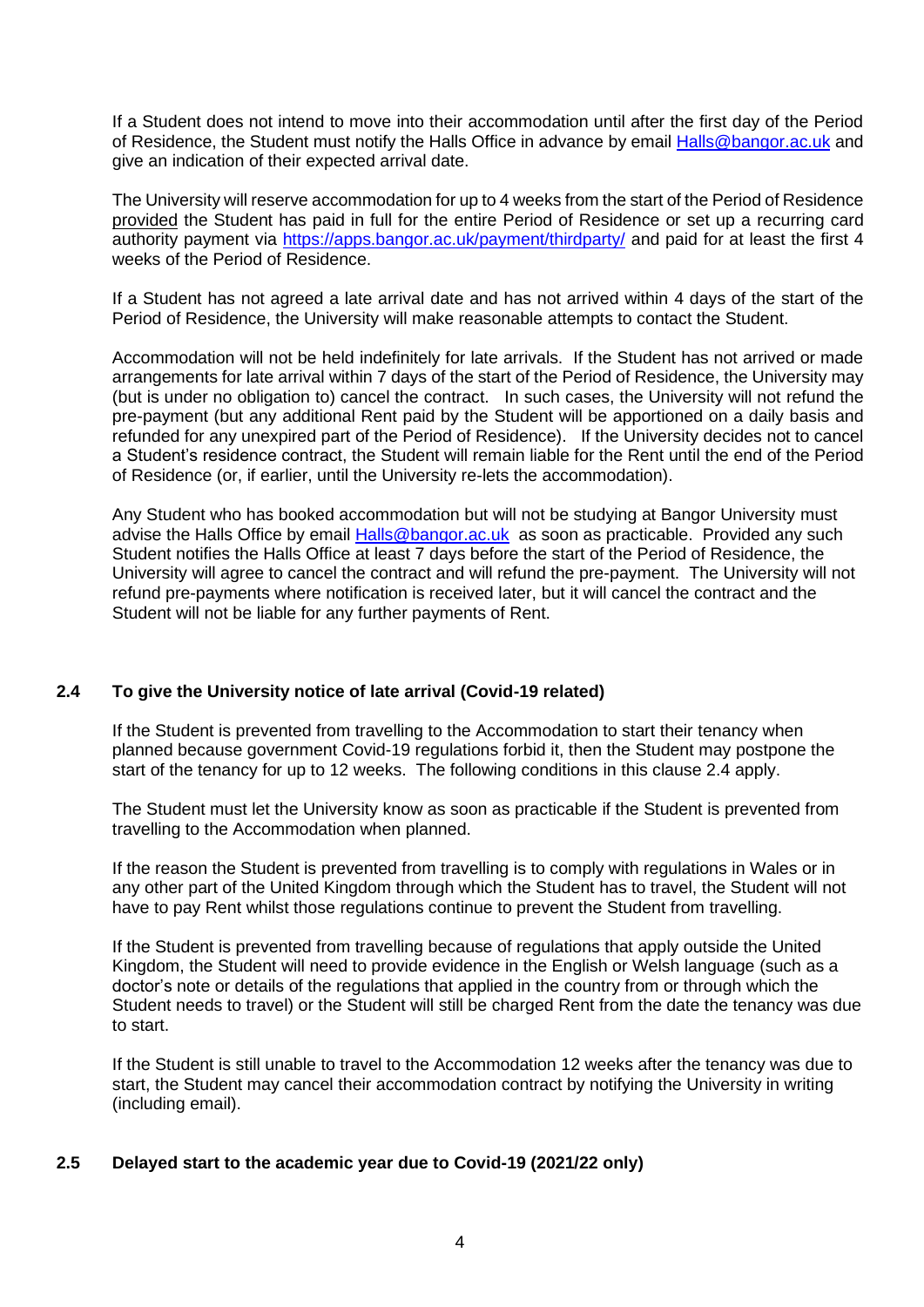The University may start some courses later than normal. This is to enable people to comply with regulations and guidance relating to travelling and physical distancing during the Covid-19 pandemic.

In these terms and conditions. **Target Start Date** means Sunday the 19th September 2021 and **Postponed Start Date** means such later date as the University may specify as being the first day of the Period of Residence if the University delays the start to the academic year due to Covid-19.

If the University does not postpone the start of the academic year, all Periods of Residence will start on the Target Start Date.

The University will not be able to specify at the time of entering into the contract what any Postponed Start Date will be, but the University will notify the Student at least 14 days in advance of the Target Start Date if the beginning of the academic year is to be postponed.

**If the Period of Residence begins on the Target Start Date** the Student will be liable to pay Rent from the Target Start Date, except for any valid period of postponement by the Student as permitted under clause 2.4. The Student's Period of Residence will end as stated in the Offer.

**If the Period of Residence starts on a Postponed Start Date** the Student will be liable to pay Rent from the applicable Postponed Start Date, except for any valid period of postponement by the Student as permitted under clause 2.4. If the University notifies the Student of a Postponed Start Date, the University will confirm at that time whether the Student's Period of Residence will end on the date stated in the Offer or on some later date. The duration of a postponed Period of Residence will not be longer than the duration stated in the Offer.

The University will be able to provide accommodation for some students after the end of their tenancy, but students who want additional weeks will need to apply during their tenancy. Extra weeks are subject to availability of accommodation, which may be in a different residence to the one the Student was living in during their tenancy.

#### **2.6 To check the contents of the accommodation and inform the University of any discrepancy within 7 days of arrival**

The Contents will vary according to room type, but all rooms will contain

| <b>Bed</b>     | Desk              | Wardrobe  |
|----------------|-------------------|-----------|
| Chair          | Curtains or blind | Waste Bin |
| Floor covering | Light fitting     |           |

Each Student should check the contents of the accommodation at the start of the Period of Residence. There is a notice in the accommodation detailing the contents of the accommodation. It is the responsibility of the Student to check the contents and report any missing items or damage to the University within 7 days.

The University will check accommodation at the end of the Period of Residence and will claim from the Student the proper costs of making good any damage (except for fair wear and tear) or shortfall unless the discrepancy was reported within 7 days of collecting keys.

IF THE STUDENT DOES NOT INFORM THE UNIVERSITY OF ANY DISCREPANCIES AT THE OUTSET THE STUDENT MAY FIND IT DIFFICULT TO PROVE THEY ARE NOT LIABLE FOR ANY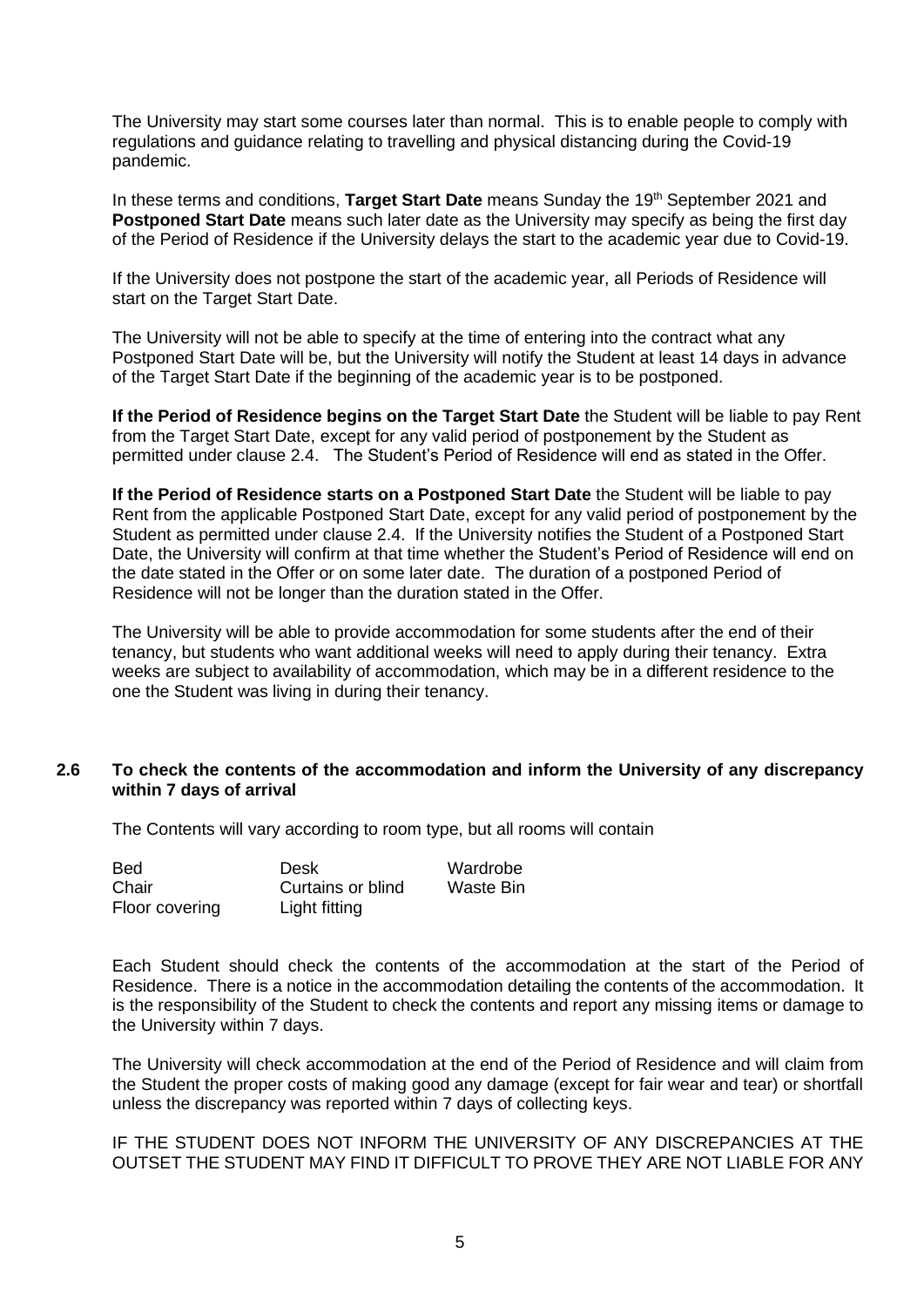DAMAGE OR MISSING ITEMS DISCOVERED WHEN THE UNIVERSITY INSPECTS THE ACCOMMODATION. Students are recommended to keep a copy of any report they make.

#### **2.7 To keep the Accommodation, the Contents and (jointly with other Students) the Shared Areas in a clean and tidy condition and to leave them clean and tidy at the end of the Period of Residence**

Each Student is responsible for keeping their own room clean and tidy. Students in en-suite accommodation, studios and town houses are also responsible for cleaning their shower room.

Each Student is responsible for cleaning and tidying up after themselves when they use Shared Areas. This includes washing and putting away any equipment used, and cleaning up any spillages on the worktop, cooker or floor or in the fridge or oven. Students sharing a bathroom must leave it clean and tidy after use.

The University arranges regular cleaning of most of the Shared Areas but cleaners will not do washing up or tidy up after Students. Students living in the town house accommodation in the St Mary's village should note that cleaning the bathrooms is their own responsibility.

A vacuum cleaner is provided in each shared kitchen for Student use.

If the Student does not keep the Accommodation (and jointly with other students, the Shared Areas) clean and tidy as required by these conditions, then the University will:

- (a) serve notice on the Student requiring them to rectify matters within one week. If on further inspection there is no improvement, the University may engage professional cleaners to carry out the Student's obligations and claim the proper costs of doing so (including an administration fee) from the Student (or group of students in the case of Shared Areas if no single person is responsible). Objections from any Student who considers University has claimed unfairly may be made to the Halls Office; and/or
- (b) withdraw the provision of cleaning services, without refund of Rent, until the condition of the Accommodation or Shared Areas improves to the reasonable satisfaction of the University.

Where any Student(s) are known to be in persistent breach of this condition, the matter may be treated as a disciplinary one. Under these conditions, persistent breach may lead to termination of the Student's contract by following the University Fitness to Reside Policy – further details can be found at <https://www.bangor.ac.uk/accommodation/essential.php.en>

Accommodation and Shared Areas must be left in a clean and tidy condition at the end of the Period of Residence. If the Accommodation and Shared Areas are not left clean and tidy, the proper and reasonable costs of cleaning the Accommodation (and a proportion of the cost of cleaning Shared Areas) will be claimed from each of the Student(s) responsible for them).

At the end of the Period of Residence or on earlier termination of the tenancy, the University will remove from the Accommodation any items which are not Contents and, unless the item is of obvious value, will dispose of these immediately.

Other items will be kept by the University for a period of 7 days, after which the University may dispose of these items as it sees fit. If the University sells the items, the University will deduct from any proceeds of sale as liquidated and ascertained damages its reasonable storage charges, a £10 administration fee, and (where applicable) and as general damages the costs of using a tracing agent to find the Student. The University will use the balance to offset any debt owed by the Student to the University. The University will forward any surplus sale proceeds to the Student (subject to a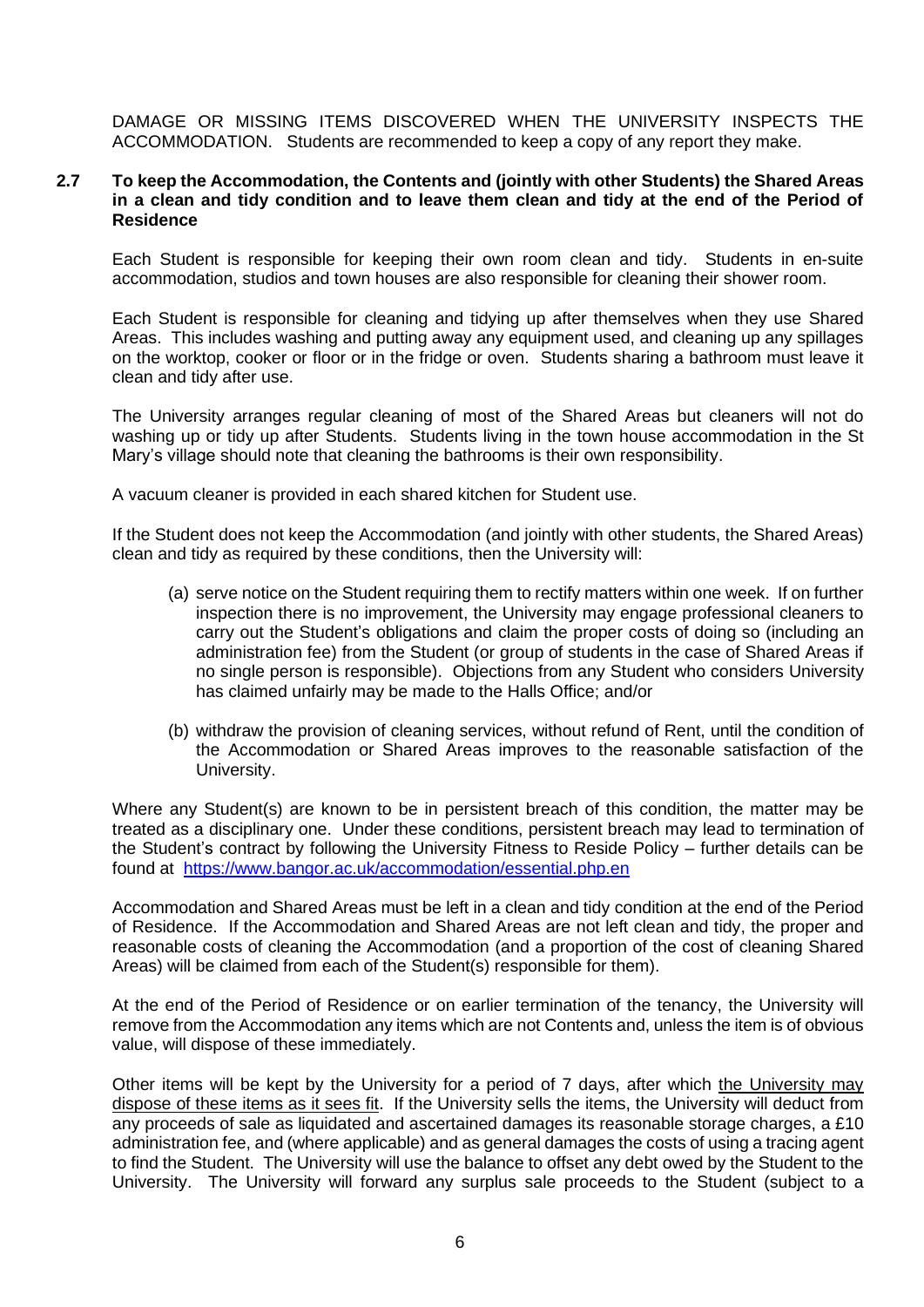minimum of £10). If the Student cannot (using reasonable effort) be found, or where the surplus is less than £10, the proceeds will be donated to charity.

#### **2.8 Not to remove from, affix to, change, damage or attempt to repair the structure or decorative finish of the Accommodation, the Shared Areas, the Building or the Contents**

All damage accidental or otherwise should be reported immediately to the Halls Office. Damage which is caused through negligence or recklessness is unlikely to be regarded as accidental.

The University will claim from the Student the proper cost of making good the damage or loss which may include the cost of staff time for having to arrange replacement or repair. A list of the typical amounts which are claimed for damage (which is non exhaustive) is included at the end of these conditions.

Where damage is reasonably considered by the University to be deliberate, reckless, or grossly negligent, the University may treat the matter as a disciplinary one in addition to claiming for the costs of replacement or repair. In serious or persistent cases, the University may also terminate the Student's contract by following the University Fitness to Reside Policy which can be found at <https://www.bangor.ac.uk/accommodation/essential.php.en>

The following is not an exhaustive list, but it sets out the types of damage which most frequently occur, and which Students should avoid:

- deep frying in oil
- displaying stickers, notices, messages, etc on the walls and doors; Students should only use noticeboards for this purpose
- using adhesive tape or stickers on decorated surfaces
- using vacuum cleaners to suck up liquids
- marking furniture move it carefully, avoid scratches and take care with liquids and sprays
- marking floor coverings –irons, oil, wine etc.
- applying paint, stain, stencils or wallpaper
- causing a blockage in any pipes or drains
- not making sure the shower curtain is properly tucked in the shower tray
- hanging items from the ceiling
- drying washing anywhere where there is not adequate ventilation
- drying washing on the room heaters (this is a fire risk)
- changing the curtains

Students must not fix, or make any arrangement for the installation of, any cable, aerial, satellite dish or other equipment (including telephone lines) to any part of the Building.

#### **2.9 Where damage or loss occurs at the Residence and it is not possible for the University (acting reasonably) to ascertain who is at fault, to pay a fair and reasonable proportion of the compensation due to the University for having to repair the damage or reinstate the loss**

This is most likely to occur in the Shared Areas inside the Building. Where damage occurs outside the Building, and in the reasonable opinion of the University it was not caused by Students, the University will treat the damage as an insurance claim where possible.

If any Student reasonably considers that damages (compensation) should not be claimed from them (for example, where they can prove that they were away at the time) they may make objections to the Halls Office in the first instance. If the objection is upheld, this may mean that a greater share of the compensation is claimed from other students in the Building as a result.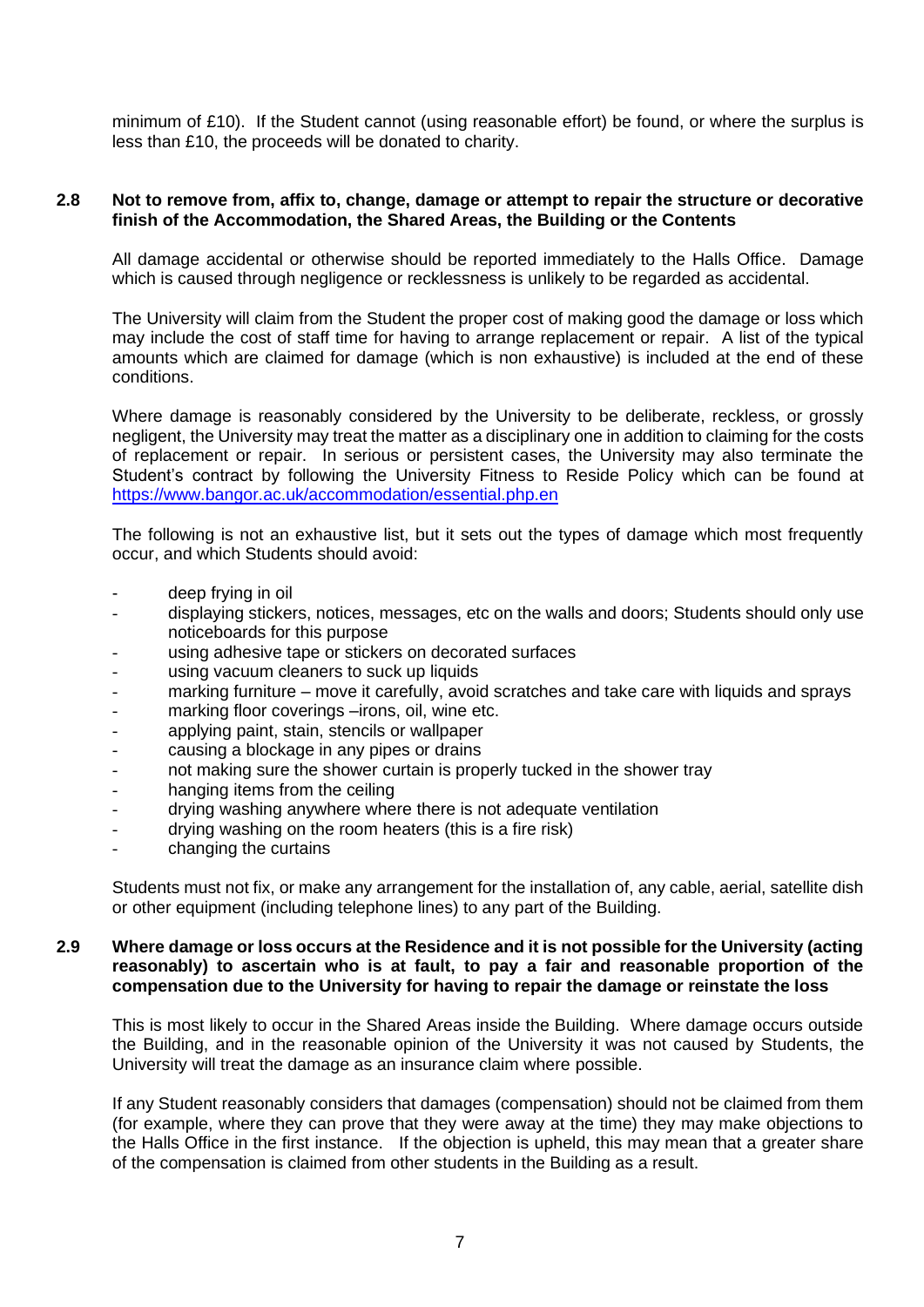#### **2.10 To report to the University any damage or want of repair or failure of the Services within 24 hours of becoming aware of it**

Damage and repairs should be reported to the Halls Office. Students will be advised in their online information booklet how to report maintenance issues. If further damage occurs as a result of the Student's failure to report the need for a repair, the University may seek to recover the cost of that damage from the Student. The University is not liable to carry out repairs which it did not, and could not reasonably have known about, until notification is given.

The University will deal with faults on a priority basis and will carry out repairs as soon as reasonably practicable.

The University is not liable for any loss or damage or inconvenience (such as lost data, defrosted food, lack of heating or hot water) which arises as a result of interruption to the electricity or water supply, or as a result of failure of plant or equipment, unless it was caused by the University's negligence or failure to comply with its obligations in these conditions.

#### **2.11 Not to do anything which may cause damage to the electrical installation or equipment in the Accommodation.**

Students must ensure that any electrical equipment they bring is less than 12 months old or has recently passed the Portable Appliance Test. The University will carry out this test for Students **free of charge** if requested.

Students may only use low wattage equipment in the Accommodation. Examples of such equipment are radios, portable music systems, laptops, tablets, personal computers, printers, phone chargers, and televisions. With the exception of hand-held hair dryers, high wattage equipment (such as power tools, portable air conditioning units, kettles and other heat generating appliances) is not permitted.

Students must not bring any additional heating appliance into the Building.

The University supplies cooking appliances in kitchens. Students may also use their own cooking appliances in kitchens, provided they were purchased in the UK and are suitable for use with UK mains electricity. Students may use their own rice cookers bought outside the UK, but only in the kitchens with approved adaptors.

Students must not under any circumstances use cooking appliances such as portable hotplates, deep fat fryers or camp stoves in any part of the Building, as they are a serious fire risk.

Students must not use 2-Way and 3-Way plug-in-the-wall adaptors. Students must not use extension leads in bathrooms or kitchens. UK supplied extension leads may be used in bedrooms but must be no more than 3 metres long and provide a maximum of 4 sockets. They must have surge protection and must not be loaded beyond their approved electrical rating. All extension leads over 12 months old must be PAT tested (the University will carry out this test for Students free of charge on request). Cables should be long enough for the task; they must not be pulled taut or linked together. The cable must not present a trip hazard and must not be covered with clothing or anything else which would cause the cable to overheat. The University will provide the Student with advice on request if the Student is unsure whether an extension lead is suitable for the intended use.

International travel adaptors used within the Building must have a 13amp fuse, shrouded pins and also be British or European in origin, preferably showing the CE Marking, from 1<sup>st</sup> January 2022 (with the exception of a few products until 2023), all items purchased in the UK (excludes Northern Ireland) must display the UKCA Marking. Suitable international adaptors are available to buy from the Halls Office in Ffriddoedd Village and St Mary's Village.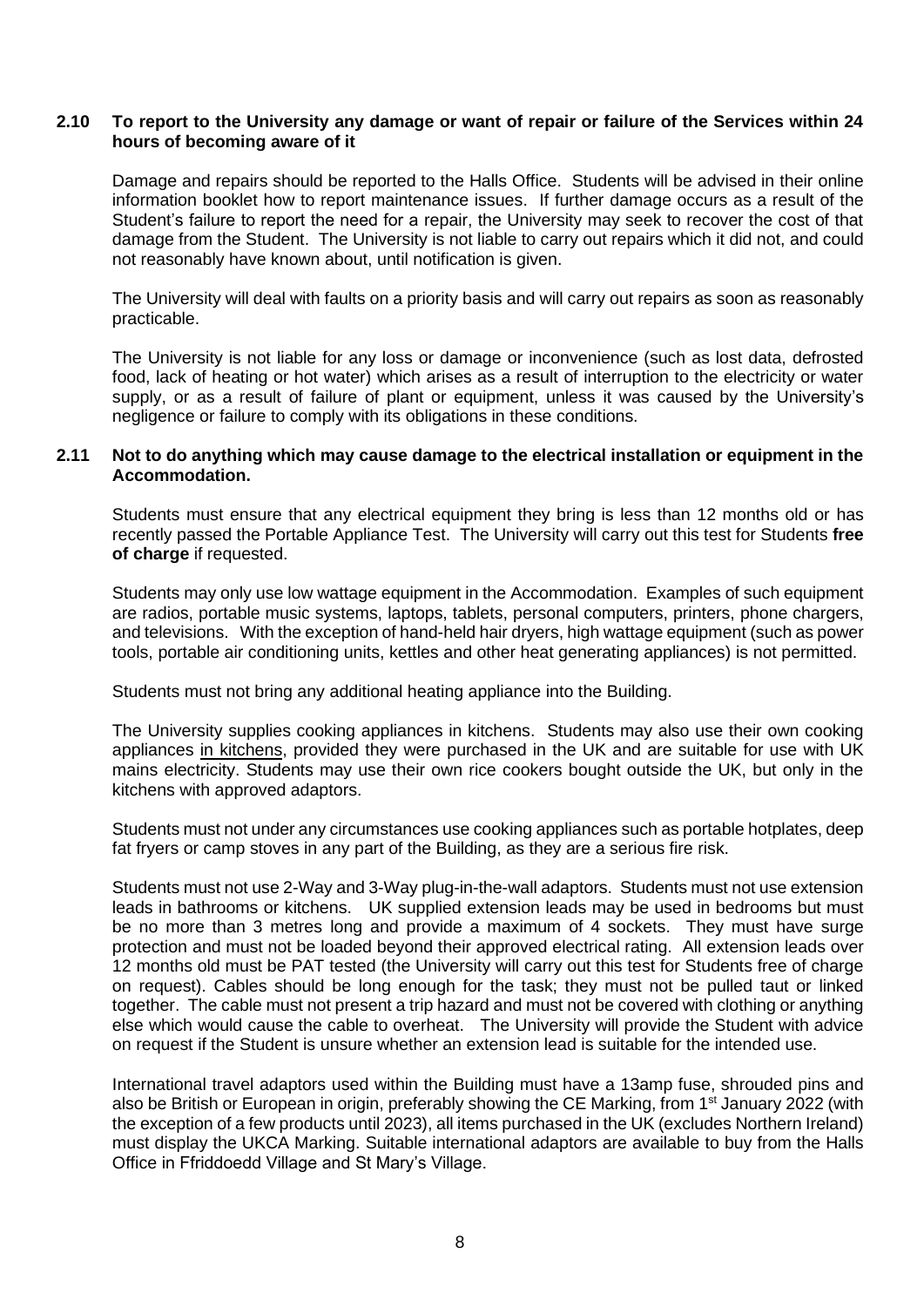Students may only use personal fridges and freezers in the Accommodation if the Student has obtained the written permission from the Halls Office, which will not be unreasonably held if the appliance is needed for medical reasons.

Students must not bring or use their own dish washers, washing machines or tumble dryers into University buildings.

Students agree that the University may check Students' electrical equipment as part of room inspections. If the University reasonably believes any equipment to be unsafe, the Student must provide such evidence as the University reasonably requires that the item is safe for use in student accommodation or allow the University to inspect it. The University may remove unsafe or untested electrical equipment but will give the Student a receipt for it and it can be collected at the end of the Period of Residence.

#### **2.12 To allow the University at reasonable times to enter the Accommodation for the purpose of inspection, cleaning, maintenance, repair or for conducting viewings**

The University will normally inspect rooms once in each semester. The University will give Students reasonable advance warning by email of when room inspections are due to take place. Students should note that it is unlikely to be practicable to give notice when maintenance or repair is required.

By making a maintenance request the Student agrees to the University entering the Accommodation to undertake the maintenance or repair. It is for this reason that Students should report required maintenance and damage themselves and not ask another Student or their parent to make the request. Students are expected to ensure that their room is in a reasonably tidy condition with no trailing cables and with sufficient clear floor space for contractors and University staff to work in a safe environment.

Students are also required to permit access for the University's authorised contractors.

The University has an obligation to run the water for a period of at least 5 minutes in any unoccupied room at least every 7 days to maintain water hygiene. Students must register planned absences of 7 days or more, as directed in the online information booklet. This is likely at the Christmas and Easter semester breaks but may also be relevant if a Student leaves Bangor for an extended work placement or returns home due to illness. Unplanned absences of more than 7 days must be notified to the University as soon as practicable, online via 'my room absence request'.

#### **2.13 Not to do anything that may be a fire risk or in any other way put the health and safety of others or the University's property at risk**

Every Student must complete the on-line induction prior to arrival or as soon as requested to do so. The University will treat failure to complete the induction module as a serious breach of these conditions.

The Student must co-operate with the University's fire drills, which are normally held at least once each semester.

The University's Health and Safety Policy is set out in the Bangor University Student Guide and Students should familiarise themselves with it. If a Student contravenes the Health and Safety Policy, the University will usually treat this as a serious breach of these conditions.

*In 2021/22 the University may from time to time introduce additional policies or guidance for the protection and welfare of staff and students during the coronavirus pandemic. Students must comply*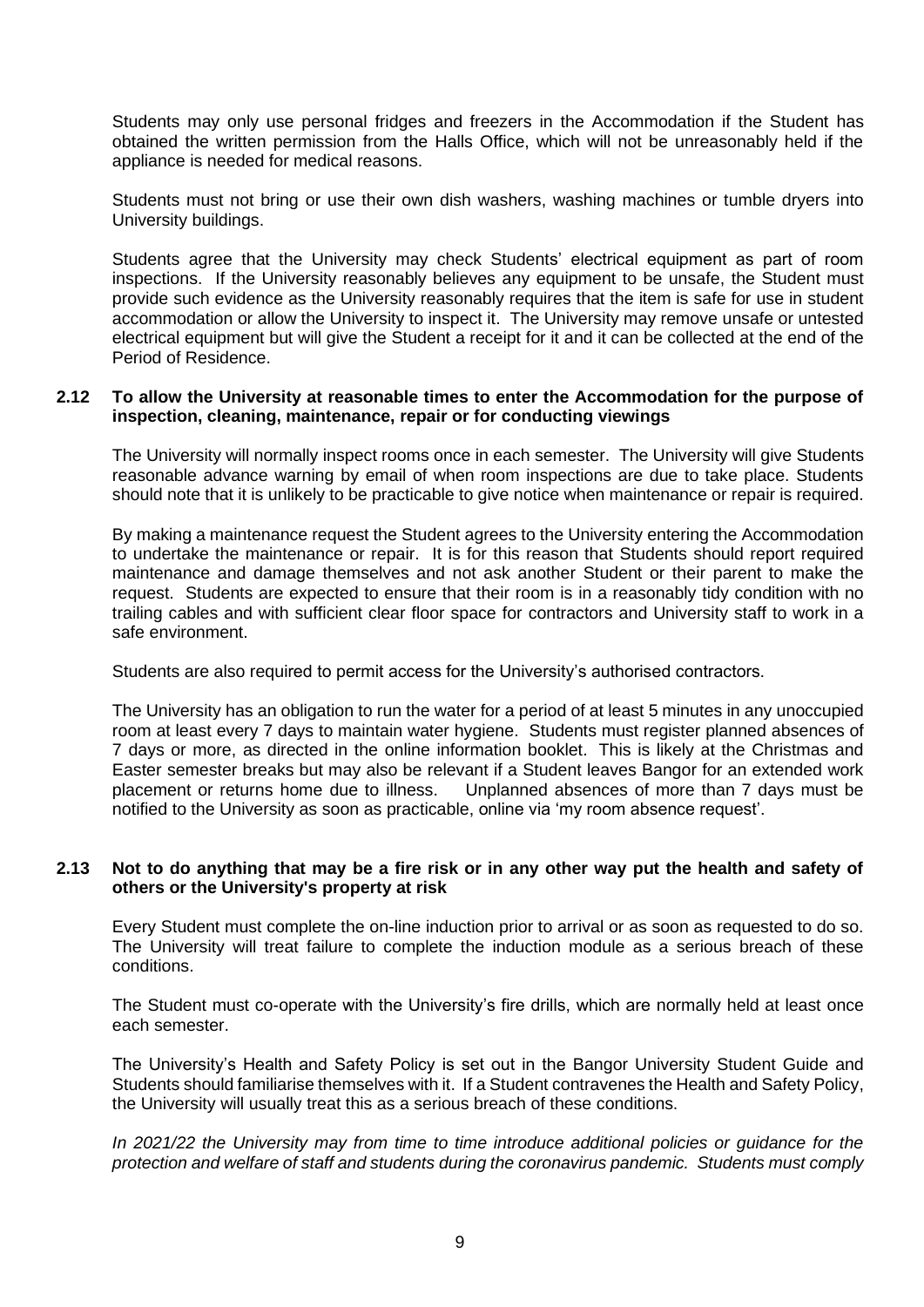*with such policies and guidance, in addition to any applicable regulations or guidance issued by the UK or Welsh government.*

Fire precaution notices are posted throughout the Building, and Students should familiarise themselves with evacuation procedures.

Risk of fire is a very serious issue in shared accommodation, where a large number of people are living in close proximity. Causing a fire risk is a disciplinary or criminal offence as well as a breach of these conditions. Electrical faults are a significant fire safety hazard, and clause 2.9 is important for reasons of health and safety as well as to avoid damage to the Building.

Fires are usually caused by accidents or negligence, rather than because of a deliberate or reckless act. Examples of the most likely causes of fire include the use of:

- candles, oil lamps, incense, paraffin, lighter fluid or any other combustible liquid Students must not burn anything with a naked flame in the building
- fireworks Students must not use or store fireworks in the building or on campus
- smoking Students may not smoke anywhere on University premises or within 5 metres of any University building. This includes the Accommodation. The use of e-cigarettes is also not allowed within University buildings.
- posters Students must not display these anywhere other than on the notice boards they can catch fire if near a source of heat, and burning paper can spread fire rapidly
- chip pans/deep fat fryers these must never be used
- unattended cooking
- unattended charging of electrical equipment (including e-cigarettes, laptops, mobile phones etc.)
- use of clothes steamers

Students must not:

- obstruct fire doors or fire escape routes
- wedge or prop doors open
- tamper with or otherwise interfere with firefighting or fire detection equipment
- activate any fire alarm without good cause

The Student must inform and obtain approval from the Halls Office prior to arrival of any additional furniture that they wish to bring with them to the Building. All additional furniture will need to be assessed for compliance with fire regulations as well as its suitability to fit the available space in the Accommodation. The Student will be required to remove any furniture that has not been approved by the Halls Office, so it is advisable to make sure that approval is recorded in writing.

#### Students must ensure that all phone charging and similar equipment is switched off when not in use.

The University will treat any breach by a Student of health and safety obligations as a serious breach of these conditions. The University will treat the matter as a disciplinary offence, and may take steps in serious cases to end the Student's tenancy by following the University Fitness to Reside Policy which can be found at <https://www.bangor.ac.uk/accommodation/essential.php.en>Where the University has reasonable cause to believe that the Student has committed a criminal offence, the University will refer the matter to the authorities.

The University will claim from the Student, as damages (compensation) the University's reasonably incurred costs of checking, re-setting and testing fire safety equipment after activation without good cause. If it is not known who was responsible for activation, the costs will be treated as a claim for a collective compensation payment under condition 2.9.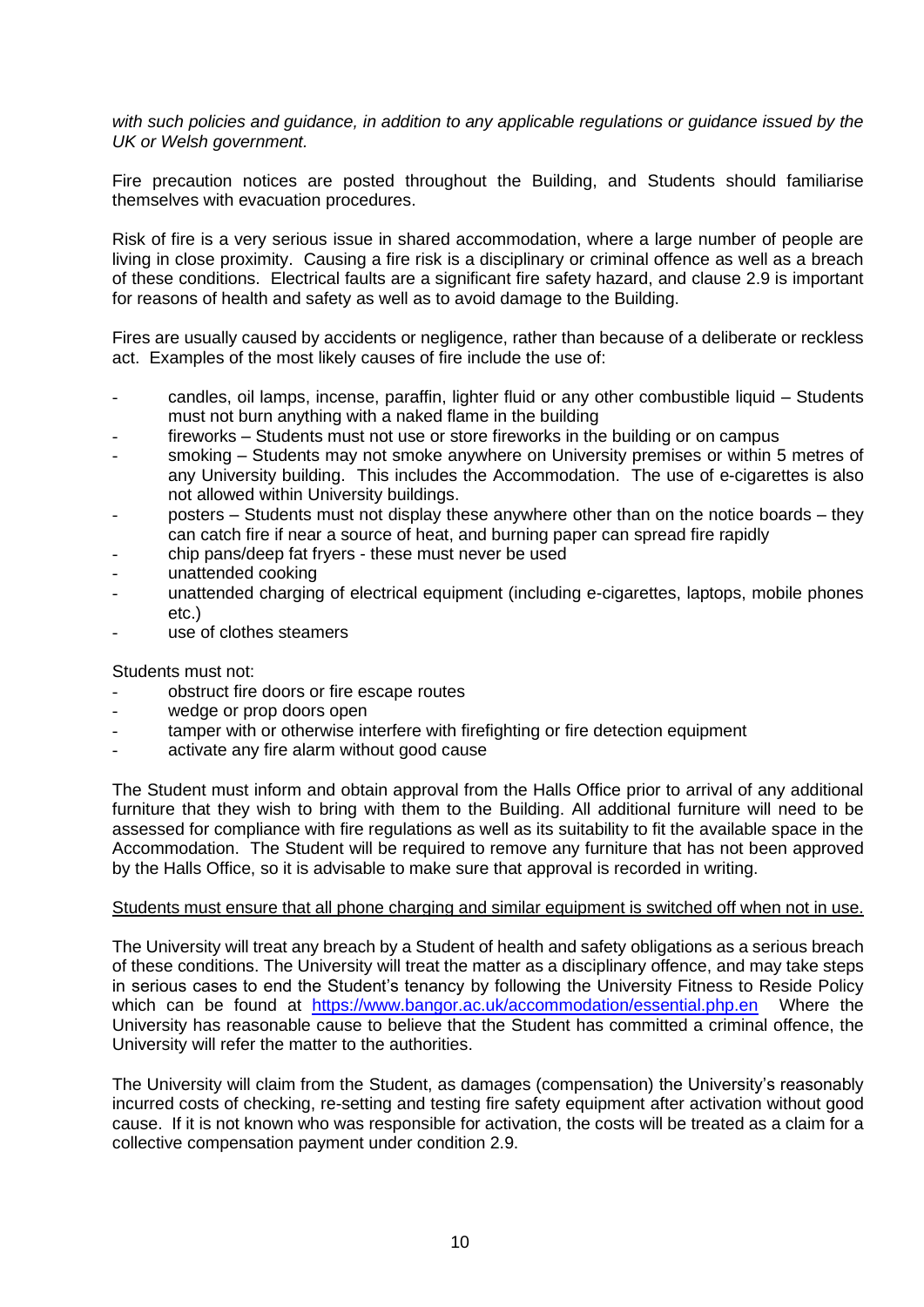Health and safety is largely a matter of common sense and consideration for others. In addition to fire precautions, the following is a non-exhaustive list of things which would be likely to put the health and safety of others, or the University's property at risk:

- ball games near buildings or in car parking areas
- slacklining or climbing on buildings or from windows
- barbeques unless used in University-designated areas
- faulty electrical equipment or overloading the electrical installation
- persistent noise nuisance
- harassment
- threats or verbal abuse
- parties
- pets (unless it is a trained assistance animal)
- hanging or throwing items out of the window
- leaving windows open in high winds
- smoking within the buildings or within 5 metres of a University building. This includes e cigarettes.
- storing large sporting equipment in bedrooms or corridors ie kayaks, surf boards, bikes etc
- homebrewing

Students may not bring any weapon or replica weapon (or item capable of being used as such) into any University property, even if the Student has a licence for it. If a Student has such an item, the University will request the Student to hand it over for safe-keeping or surrender to the authorities. Unless the item has been taken by the police the University will give the Student a receipt to enable its return at the end of the Period of Residence. The University may report possession of weapons or replica weapons or other items capable of being used as such to the police, and may hand over to them any item which has been surrendered by a Student (in which case the University will not be liable to return it to the Student at the end of the Period of Residence). The University will treat failure to comply with this condition as a serious breach of a Student's contract.

Students may not bring illegal drugs or illegal psychoactive substances into the Building or onto any part of the University campus. The University will always report a reasonable suspicion or discover of the possession, use, supply and dealing of illegal drugs or psychoactive substances to the police and will usually treat recreational drug-related behaviour as a serious breach of the Student's contract. The University will treat substance abuse and use of psychoactive substances as illegal drug use.

The University must take into account any disability which the Student may suffer from and which is relevant to the Student's behaviour, in deciding whether there has been a serious or persistent breach of these conditions, or whether there should be disciplinary action.

The University may have regard to the use of alcohol or illegal drugs in assessing whether there has been a serious or persistent breach of these conditions, but only as exacerbating, not mitigating, factors.

Students must lock the door to their Accommodation whenever it is left unattended and, where the Accommodation is on the ground floor, the windows as well. Students are jointly responsible for securing the windows in the Shared Areas and the communal doors in the Building.

Students must comply with the reasonable instructions issued by the University's staff.

### **2.14 To comply with all applicable legislation to the extent that this is necessary to avoid the Student's actions or negligence having an adverse effect on the University or on the owners or occupiers of nearby property**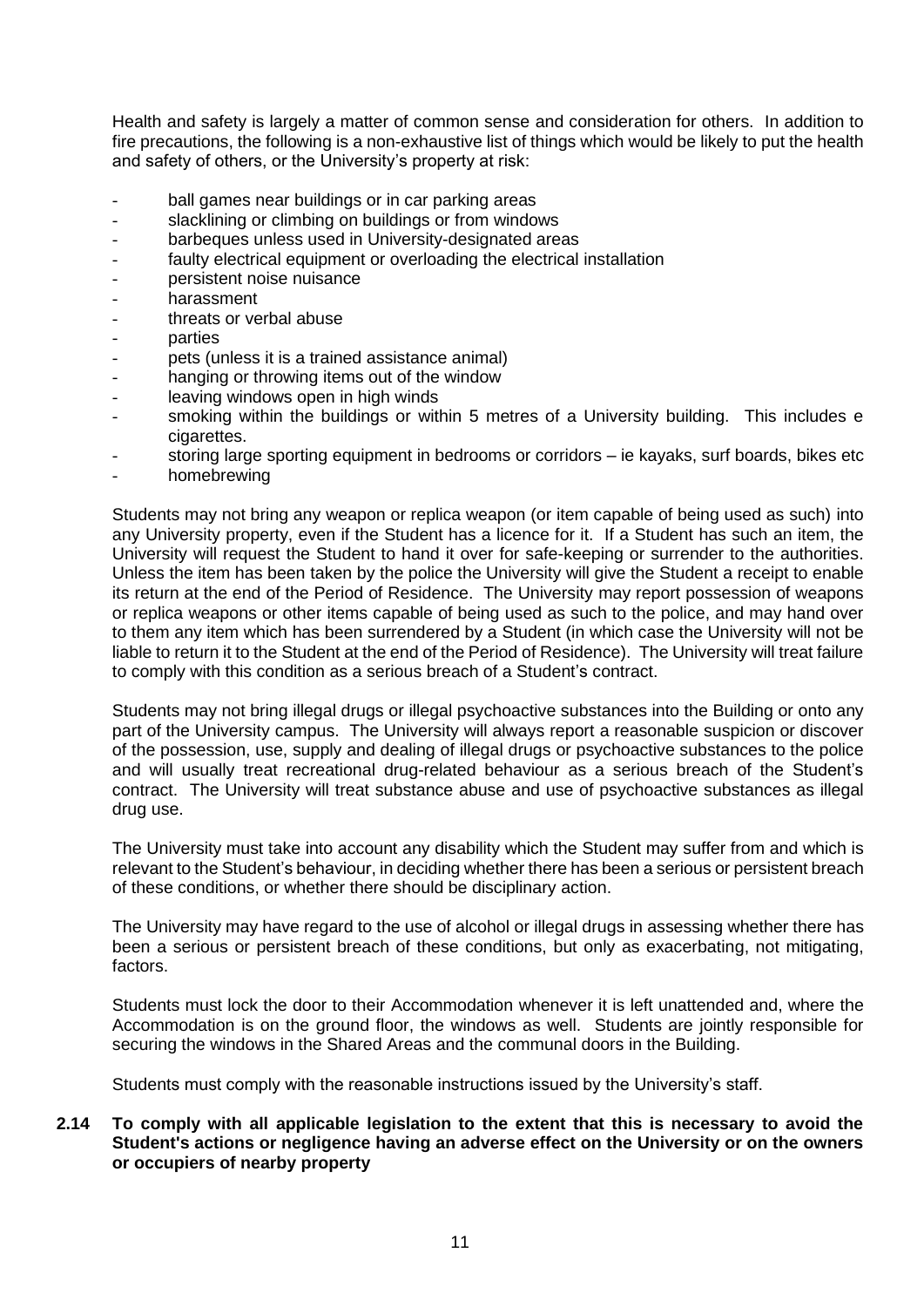The University does not hesitate to refer suspected criminal behaviour to the police.

Criminal behaviour by a Student is a breach of these conditions and it may also constitute a disciplinary offence under the University's Regulations on Student Discipline.

A disciplinary offence under the University's Regulations on Student Discipline is a breach of these conditions and may result in a Student's residence contract being terminated.

The University is entitled to claim from Students as damages (compensation) for the losses which it incurs as a result of their behaviour, whether criminal or otherwise in breach of these conditions or the University's Regulations on Student Discipline.

It is important for Students to remember that they live within a community and that their behaviour affects others. Part of education is about learning to have respect and consideration for others and realising that everything we do has consequences.

We all have certain duties and responsibilities under English and Welsh law to make sure that by our actions or negligence we do not cause injury to other people, or damage their property, or prevent them from going about their lawful business. This means, for example, that Students must not make so much noise that it becomes a nuisance to others, they must not use their Accommodation or any other part of the Building in a way which is dangerous to others (for example placing heavy objects on window sills, which may fall onto passers-by, or using faulty electrical equipment), and they must not engage in criminal activity.

Whilst the University encourages all Students to be law-abiding, it is not concerned with Students' failure to comply with legislation where this is purely a private matter which does not affect the University or other Students. For example, the University would not regard it as a breach of your residence agreement if you were given a parking ticket in town (although technically you may have broken the law) or if you had a county court judgement awarded against you for non-payment to someone other than the University.

#### **2.15 To comply with the University's policies rules and regulations previously made available to the Student**

These conditions set out the Student's agreement with the University, so far as it relates to them staying in university accommodation, and they are only part of the Student's contract with the University. The Student has other obligations which apply to all the University's Students, not just those in residences, and a breach of those obligations will be treated as a breach of these conditions.

The University's Regulations on Student Discipline may be found online at. <https://www.bangor.ac.uk/regulations/regulations/documents/BUReg13-2019v1.pdf> The University's policies on health & safety, harassment and Equal Opportunities are included in the Student Guide and available online at **<https://my.bangor.ac.uk/content/online-handbook.php.en>**

#### **2.16 Not to cause any nuisance, offence, disruption, harassment or persistent disturbance to others**

Students must have due consideration for other residents and must not make any noise which is audible from outside their room or from outside the shared kitchen or bathroom, and for this reason Students are not allowed to have parties in their Building or its grounds. The University will treat noise made between the hours of 11.00pm and 7.00am as serious noise nuisance. Serious or persistent noise nuisance will lead to disciplinary action, and in some cases termination of the Student's tenancy by following the University Fitness to Reside Policy which can be found at <https://www.bangor.ac.uk/accommodation/essential.php.en>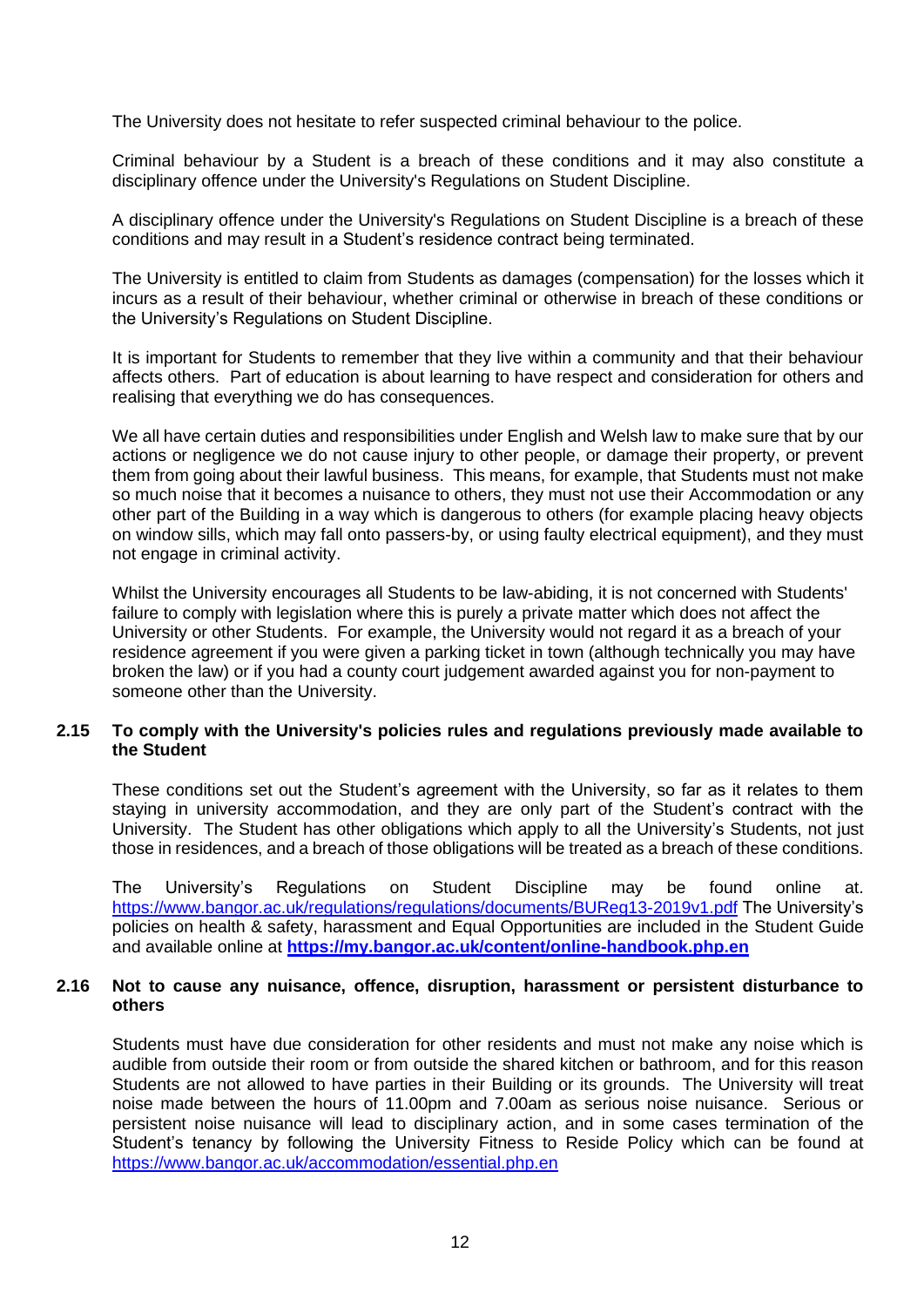There is a zero-tolerance policy towards noise during the period of examinations.

Harassment is a criminal offence and the University may refer cases of harassment to the police. Harassment will be regarded as a serious breach of these conditions.

Students must not distribute flyers or leaflets on behalf of any external organisation, commercial or otherwise, in any part of the residential campus. Students should also take care not to allow anyone else to enter the Building who may be intending to distribute leaflets. Anyone with a valid reason for entering the Building will already have the means of access. Students should never allow 'tail gating' for any reason. If a Student believes someone has gained unauthorised access to a University building, they should notify the Halls Office or the University's 24-hour security service as soon as possible.

# **2.17 Not to bring into the Accommodation any animal unless it is a trained aid for a disabled person**

Students are requested to notify the University in advance if they have an assistance animal, as the University may need to make reasonable adjustments to accommodate it (such as making sure there is nobody with allergy to animal hair or fear of dogs living in the same flat).

If a Student has an assistance animal in their Building, that Student is responsible for the animal's welfare, behaviour, and any repair, replacement or cleaning necessary as a result of the animal being there.

Students must not feed "stray" animals or wild animals or encourage them into the Building.

#### **2.18 Not to bring onto campus any vehicle without a valid University permit**

**Vehicle parking at the University is controlled by permit. Information regarding how to apply for a parking permit will be advertised to Students via the Intranet. However, students may also visit or telephone the Property & Campus Services to make enquiries – 01248 382554.**

Parking permits allow parking of vehicles only. Students are not permitted to carry out vehicle maintenance (except in emergency) or vehicle washing on university property.

Vehicles must only be parked in designated parking bays. Student who park in any Red Hatched area will be liable to University disciplinary action.

Students must not store bicycles in any building unless designated for bicycle storage.

#### **2.19 Not to use the Accommodation for any purpose other than as a study bedroom**

Students may not run any business from their Accommodation or any other part of the Building.

Students must not use the Accommodation for any purpose other than as their private residence.

#### **2.20 Not to share the Accommodation or sub-let it or transfer occupancy to any person**

Most of the Accommodation is only suitable for occupancy by one person and dual occupancy is not allowed. The exceptions to this are some of the larger studios in the St Mary's Village where two occupants are allowed if both are registered with the University.

The University appreciates that some Students will want to bring friends back to their Accommodation to stay overnight. It is the University's aim to create and maintain a harmonious living environment for all residents and having the co-operation of all residents will help to achieve this. Therefore, we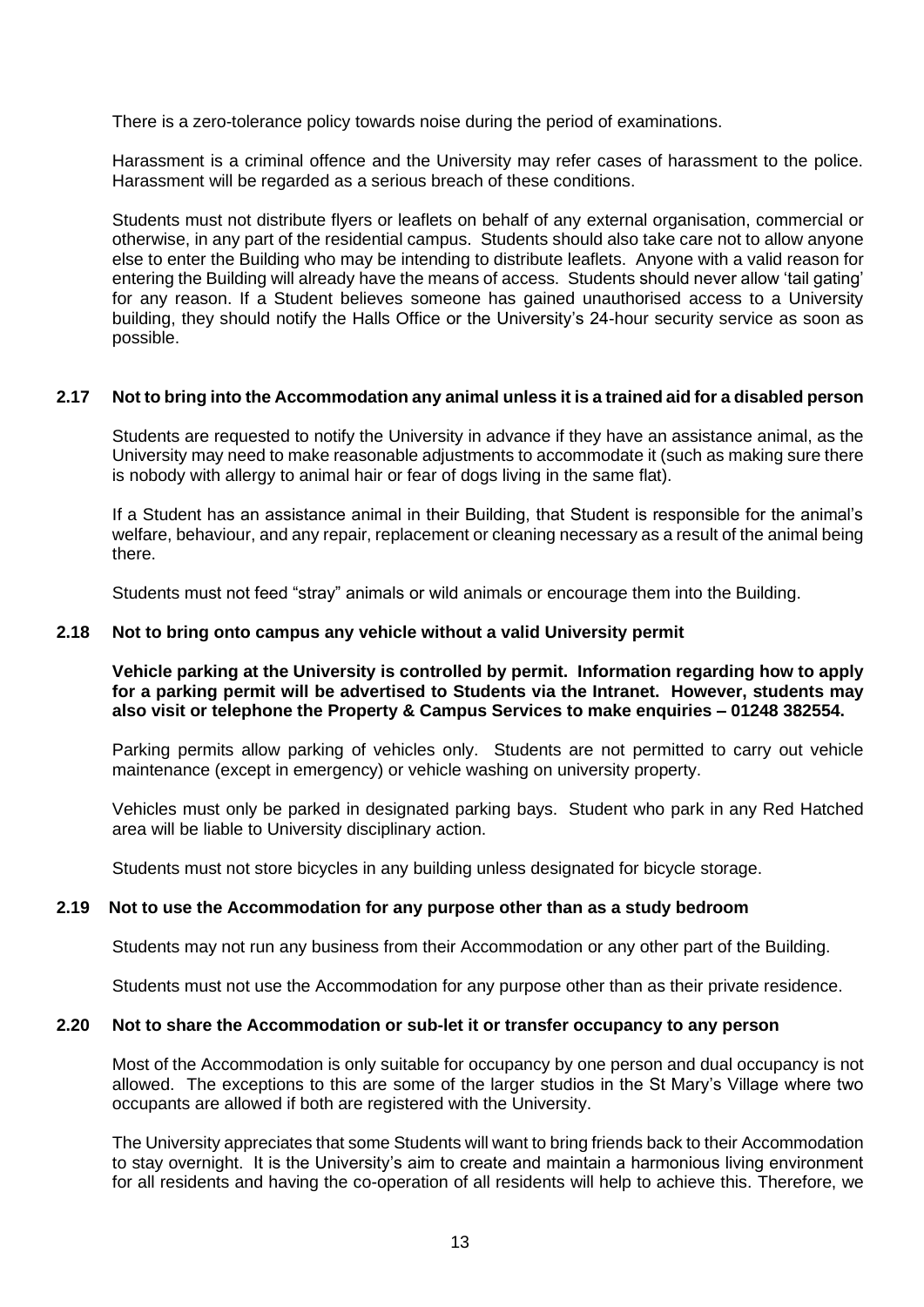may allow occasionally a family member or friend to share the Student's room for a maximum of two nights in any 7-day period. Residents MUST notify their fellow residents/flatmates if they plan on having an overnight guest and if a fellow resident objects their feelings should be taken into consideration. Residents should be particularly sensitive in female only or male only corridors when considering inviting guests of the opposite sex to remain overnight. Residents should register their guest's details by going to [www.bangor.ac.uk/myroom](http://www.bangor.ac.uk/myroom) and completing the 'Register your guest' request.

*In the academic year 2021/22, restrictions will apply to having guests in order to comply with applicable legislation and guidance relating to the Covid-19 pandemic.*

Students must not rent out their Accommodation to anyone else or allow anyone else to stay in it when they are not there.

Students are responsible for their guests' behaviour, and this includes being liable for any damage they cause. Guests may be required to leave the Accommodation at any time if the Senior Wardens or the Security staff reasonably believe a Student's guests are conducting themselves in an improper manner or causing a disturbance to other residents. Students must ensure that their guest is made aware of fire evacuation procedure.

#### OVERNIGHT GUESTS ARE NOT ALLOWED IN SNOWDON HALL, WREXHAM.

Students must not exchange rooms without obtaining the prior written agreement of the Halls Office staff. The University will charge a fee of £25.00 for arranging the room exchange, as it is a variation to the Student's contract. The University will usually treat unauthorised room exchanges as a disciplinary matter and will claim from the Student as damages the cost of staff time reasonably incurred in regularising or reversing room exchanges.

#### **2.21 Promptly to send to the University a copy of any communication the Student receives which is likely to affect the Accommodation or the Building**

It is unlikely that Students will receive any official communications relating to the Accommodation, but if they do, it is important to forward the document promptly to the Halls Office.

#### **2.22 To return all keys, fobs and entry cards ("access devices") to the University at the end of the Period of Residence and not to disclose security entry codes to anyone**

Some of the entrance doors have security codes, which will be made known to Students when they collect their keys. Students should not disclose these entry codes to anyone or admit any person into a University building unless it is a person authorised by the University who has shown evidence of their authority to be there. Students should avoid writing down the entry code. If the entry code is disclosed, the Student concerned should report this to the Halls Office. Entry codes may be changed from time to time for security reasons. The University will give affected Students reasonable advance notice before changing an entry code.

Access devices are the Student's responsibility from the point of collection. No duplicate access devices must be made. The Student must always keep their access devices with them when they leave their Accommodation – even if they are not leaving the Building.

If a Student forgets or loses their access device, or has it stolen, or damages it, Security Staff can open the Accommodation, but the Student will not be allowed to stay there unless they provide evidence of their identity. The University may claim, as damages, the reasonable costs of attending a lock-out if the Student has not taken proper care of their access device(s). The University will not claim for the cost of attending lockouts if the access device or lock malfunctions through no fault of the Student's. Full information will be provided to Students in the online information booklet. Any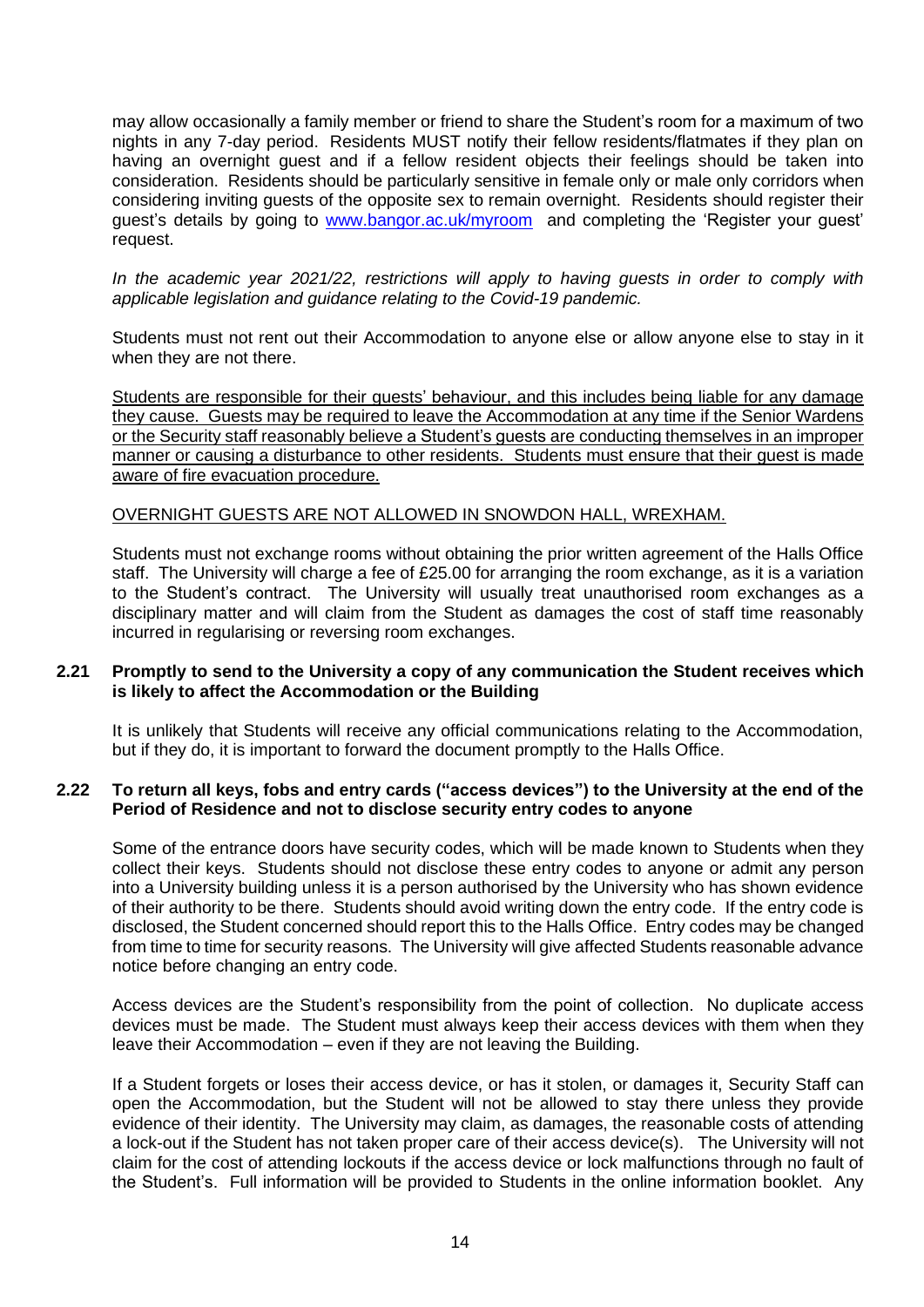lost, stolen or damaged access device must be reported to the Halls Office as soon as possible. The University will re-charge to the Student the costs which the University reasonably incurs in replacing the access device and will provide the Student with written evidence of the amount charged.

If the University reasonably considers it necessary to change the locks, the proper costs of doing so will be claimed as damages (compensation) from the Student.

Students who do not hand in their access devices at the end of the Period of Residence, or after moving to a different room, will be charged the costs which the University reasonably incurs in replacing the access device(s), and provided with written evidence of the amount charged.

If the keys have not been returned within 14 days after the due date for their return, the locks may be changed and the proper costs of doing so will be claimed as damages (compensation) from the Student.

The University offers limited storage facilities over the summer vacation period, but these facilities are not part of the accommodation contract. Summer storage can be arranged and paid for through the Halls' Office.

If a Student returns their access devices to the University part-way through the Period of Residence, this will not bring the Student's tenancy to an end. The Student's liability to pay the Rent will continue until their tenancy has been properly terminated in accordance with these conditions. The Student may only terminate their residence contract early in accordance with condition 5, *any special conditions included in the Offer of Accommodation, or with the University's prior written agreement.*

### **2.23 To pay to the University all costs reasonably incurred in enforcing the Student's obligations or arising from a breach of them.**

If the Student is in breach of these conditions, the University is entitled to recover from the Student the proper and reasonable costs of putting things right. For example, if the Student fails to pay the Rent on the Payment Date, the consequences are that the University is obliged to send reminders to the Student, the University loses interest on the money, and ultimately the University may have to take legal advice and court proceedings for debt recovery and eviction. The University is entitled to be compensated for those consequences, to recover the arrears of Rent, and to claim its proper and reasonable administration costs for staff time in chasing the debt, and the cost of legal advice and court proceedings.

If the University has to take enforcement action against a Student, the Student concerned agrees to pay the University's costs of taking that enforcement action, as long as the University acts properly and reasonably in the matter of incurring costs. The costs that the University can recover from the Student will be assessed by the court if the amount cannot be agreed between the University and the Student.

Fittings, furniture and Contents are often more expensive to replace than they are in the average home. This is because items used in communal living must meet more rigorous standards than domestic items.

Any additional amounts which the University is entitled to claim from the Student during the course of the year (for example, payment for damage) will be added to the Student's account. The University will notify the Student in writing of the amount claimed. Unless the Student notifies the University in writing within the next 14 days, the University will take payment under the Student's recurring card authority. Where the Student disputes the amount claimed, the Student agrees to co-operate with the University to try and resolve the dispute. Payment will then fall due within 14 days of written agreement to the claim, or as ordered by the court.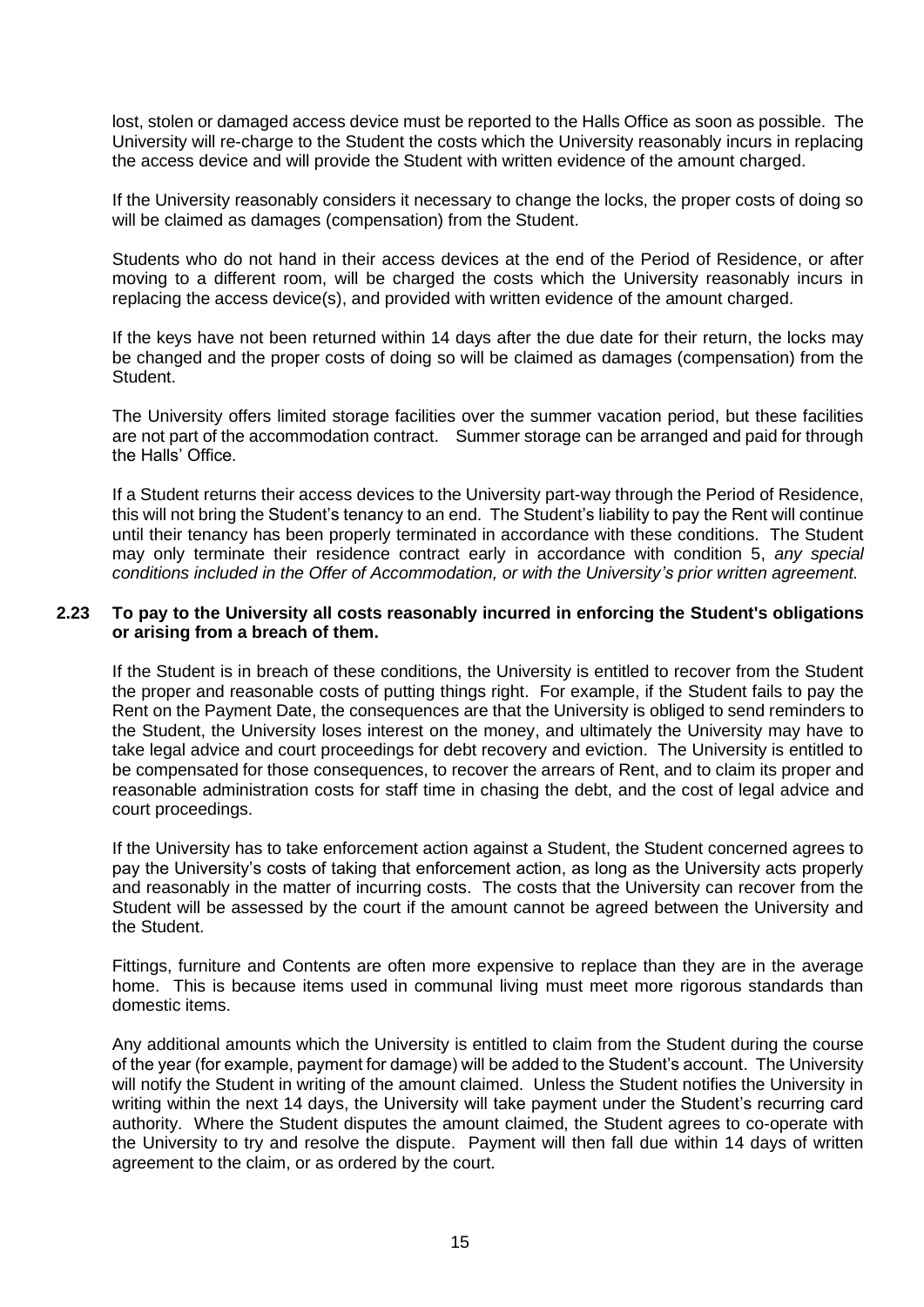#### **2.24 Council tax and other local taxes**

The Rent does not include council tax or any other local taxes. Students registered with the University will normally be exempt from having to pay council tax. If any council tax is charged against the Accommodation, the Student will pay the council tax to the local authority or, if the tax has been paid by the University, the Student will reimburse the University within 14 days of invoice.

If any part of the Building other than a study bedroom becomes chargeable to council tax or any other local tax, the Students entitled to use those parts of the Building agree collectively to pay the tax (or to reimburse it to the University within 14 days of invoice).

# **3 University's Obligations**

The University agrees to let the Accommodation to the Student and:

**3.1 To abide by the Universities UK Code of Practice for the Management of Student Housing** The code is available to view at <https://www.universitiesuk.ac.uk/accommodationcodeofpractice>

#### **3.2 To provide the Services**

The services which are included in the Rent are

- (a) repair of the Building
- (b) insurance of the Building
- (c) providing an electricity supply to the Accommodation and Shared Areas
- (d) heating and lighting the Accommodation and Shared Areas
- (e) providing hot and cold running water to the Accommodation and Shared Areas
- (f) disposal of rubbish deposited by the residents in appropriate receptacles
- (g) regular cleaning of the Shared Areas except those in the Town House bathrooms
- (h) residential and security staff

Laundrette services are available at all University residences. Charges for laundrette services are not included in the Rent and are payable in advance via pre-payment cards.

The University is not liable for any failure or deficiency in the Services unless caused by the University's negligence.

*It may be necessary for the University to suspend, vary or supplement the Services in order to comply with regulations and guidance issued by the UK or Welsh governments during the Covid-19 pandemic The University will treat students fairly and reasonably if changes need to be made. Such changes will not be deemed to constitute an alteration to what the University agreed to provide.*

#### **3.3 At the start of the Period of Residence, to put the Accommodation and the Contents into the condition described provided that the Student has reported any deficiency within 7 days of arrival**

The University will carry out any remedial or replacement work as soon as reasonably practicable, according to priority.

#### **3.4 Except in an emergency or for reported repairs to use reasonable endeavours to give the Student at least 24 hours' notice prior to entering the Accommodation**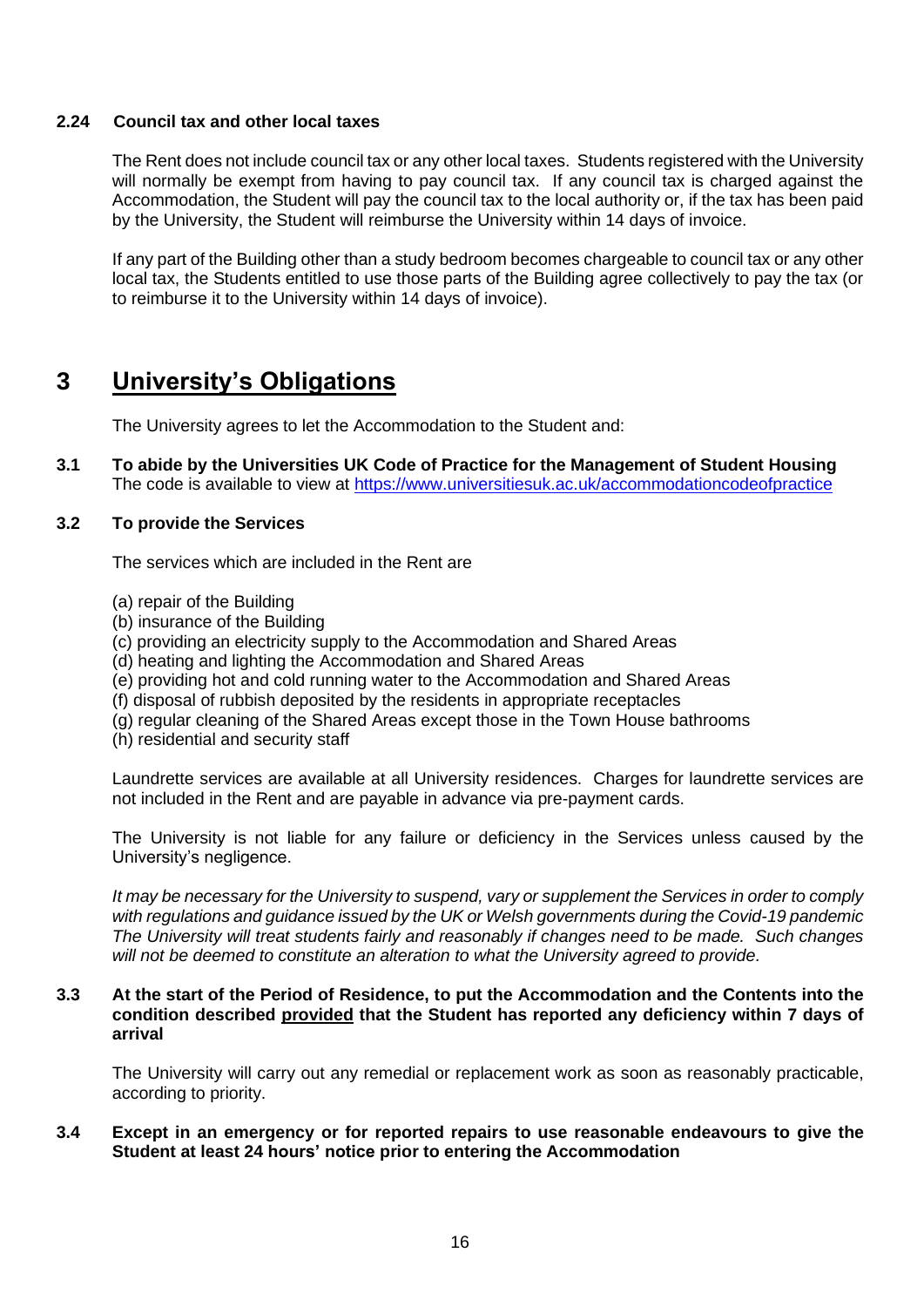Individual notification will not be given, but the University will try to ensure that notices of routine room inspections are given (usually by email). These will not specify a precise time for each room. Planned maintenance visits will be notified to Students 7 days in advance.

Where, after a room inspection, a Student is required to take remedial action, the Student will be notified at that time whether a further inspection will take place, and the further inspection will be at least 24 hours after the notice is given. However, the University will not specify a precise date or time for such a follow-up inspection.

The University may, where it has reasonable grounds to suspect that a Student is in breach of these conditions or where it has reasonable cause for concern about the Student's health or welfare, enter the Accommodation without advance notice.

The University may enter Shared Areas without advance notice, for all reasonable purposes.

*If work needs to be carried out, the Student will, if requested, leave the area in question temporarily to facilitate social distancing between the Student and the worker.*

#### **3.5 Not to interrupt the Student's occupation of the Accommodation more than is reasonably necessary**

The University will use reasonable endeavours to carry out planned maintenance work during the vacations where practicable. The University will give 7 days' advance notice if planned maintenance work is to take place.

Room inspections will normally be carried out once each semester but may be more frequent if the University has reasonable cause to believe that the Student is in breach of these conditions.

### **3.6 Not to disclose personal information obtained from the Student except as permitted by these conditions or where there is a serious risk of harm to the Student, to others, or to the University's property**

Condition 4.2 entitles the University to use Students' personal data for all lawful purposes in connection with the Student's contract (including debt recovery, crime prevention, measuring satisfaction) or where there is a serious risk of harm to the Student, to others, or to the University's property.

Special rules apply by law to Students with disabilities who specifically request that information relating to their disability is kept confidential, and the University will use all reasonable endeavours to comply with those rules.

# **4 Other Conditions**

- **4.1** The Student is responsible for the conduct of any invited visitor(s) or guests
- **4.2** The Student hereby authorises the University to use his/her personal data for all lawful purposes in connection with his or her residence contract (including debt recovery, crime prevention, and measuring satisfaction) or where there is a serious risk of harm to the Student to others or to the University's property
- **4.3** The University's liability for loss or damage to person or property is excluded unless the loss or damage is caused by the University's negligence or a breach of its obligations in these conditions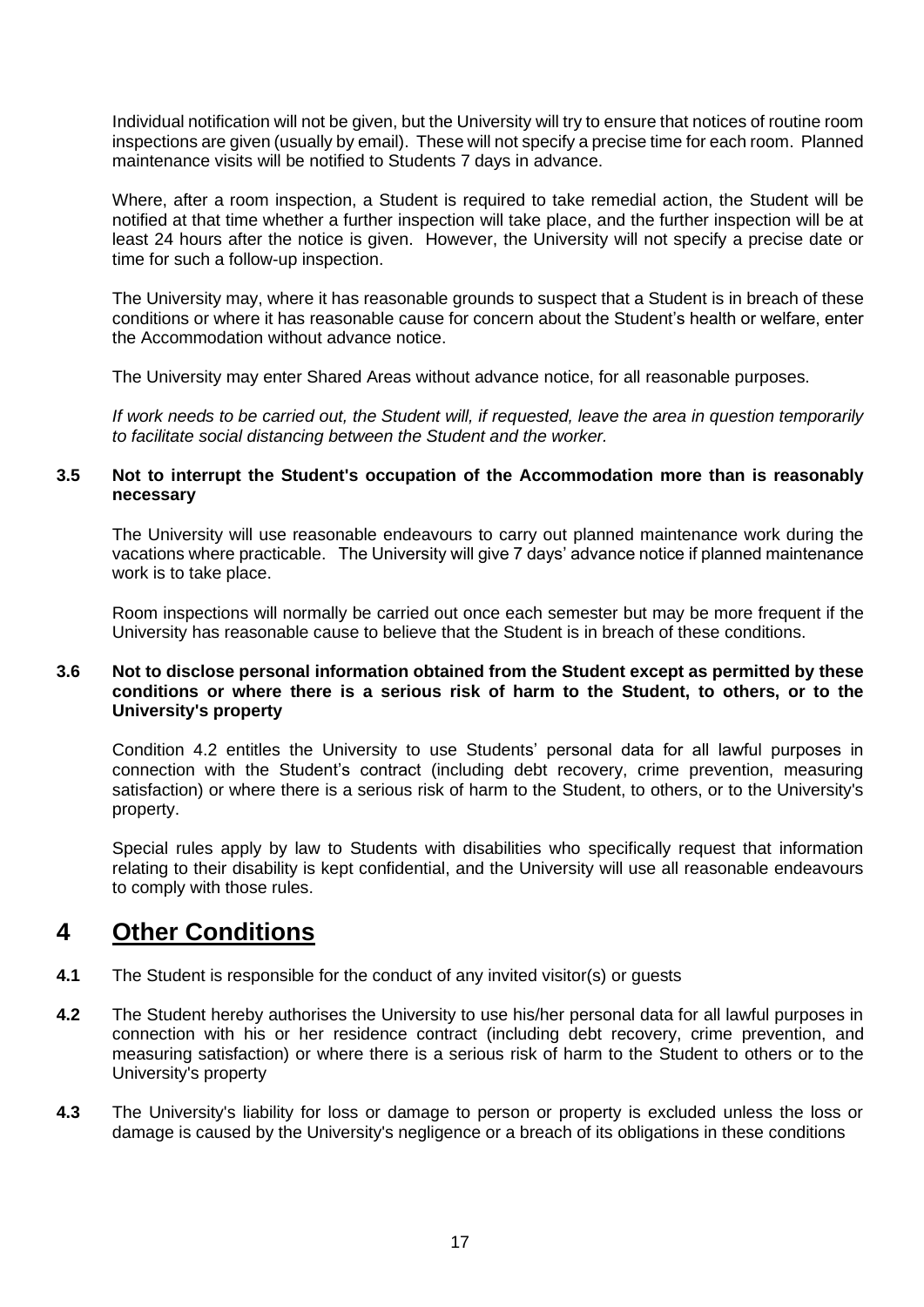- **4.4** The University is not liable to repair any damage caused by the Student unless the cost is met by insurance (any excess on the policy being payable by the Student) or by the Student
- **4.5** A breach of the Student's obligations in these conditions may be treated by the University as a disciplinary matter as well as a breach of contract
- **4.6** The University is entitled to remove from the Accommodation or the Shared Areas any article which constitutes an obstruction or a fire or health or safety risk but (unless perishable or handed over to the police) will return it to the Student on termination of the Student's residence contract
- **4.7** Notices given under the residence contract must be in writing and the University's address for service is The Halls Office, Ffriddoedd Village, Ffriddoedd Road, Bangor, Gwynedd LL57 2GP.
- **4.8** The residence contract between the University and the Student is not intended to confer any benefit to anyone who is not a party to it
- **4.9** The residence contract (including these conditions, and any applicable policies or regulations communicated to the Student before the residence contract comes into effect) contains all the terms agreed to by the University and the Student at the time it comes into effect. The University may amend or supplement these conditions if it is reasonably necessary to do so in order to comply with the University's statutory obligations and guidance*.* The Student and the University may in individual cases agree to a variation to the terms of a contract, but that variation will only be effective if agreed between the Student and the University's Halls Office staff. The University will confirm any agreed variation to the Student in writing at the time the variation is made. If the variation is made at the Student's request, the Student must pay the University's reasonable administration charges.
- **4.10** Either the University or the Student may refer any dispute relating to the residence contract to the Accommodation Liaison Group chaired by the Director of Student Experience.
- **4.11** Students who wish to move to a different room may place their names on a waiting list. The waiting list will not open until AFTER the second or third week of Semester 1. The date will be advertised in the Halls Office. The Student agrees to pay the University a £25 administration charge when they request a move to a different room.
- **4.12** The residence contract between the University and the Student is an agreement for a tenancy under paragraph 8 of schedule 1 of the Housing Act 1988. The residence contract is not an agreement for an assured shorthold tenancy. Notwithstanding the parties' intention that the residence contract shall be subject to English law, for the purposes of The Renting Homes (Wales) Act 2016, the residence contract is a standard occupation contract.

# **5 Covid-19**

# **5.1 Arrival Arrangements specific to Covid-19**

To maintain personal distancing on arrival dates, the University will give students a 2-hour window during which the Student can pick up keys move into the Accommodation. The Student may be turned away if the Student arrives at a busy time outside that window and will then need to reschedule a check-in slot.

The Student can travel to university with members of the Student's household, but the University may ask them not to enter university buildings.

The University will follow regulations and guidance relating to Covid-19 as applicable in Wales and will make reasonable adjustments to its procedures to maximise safety and minimise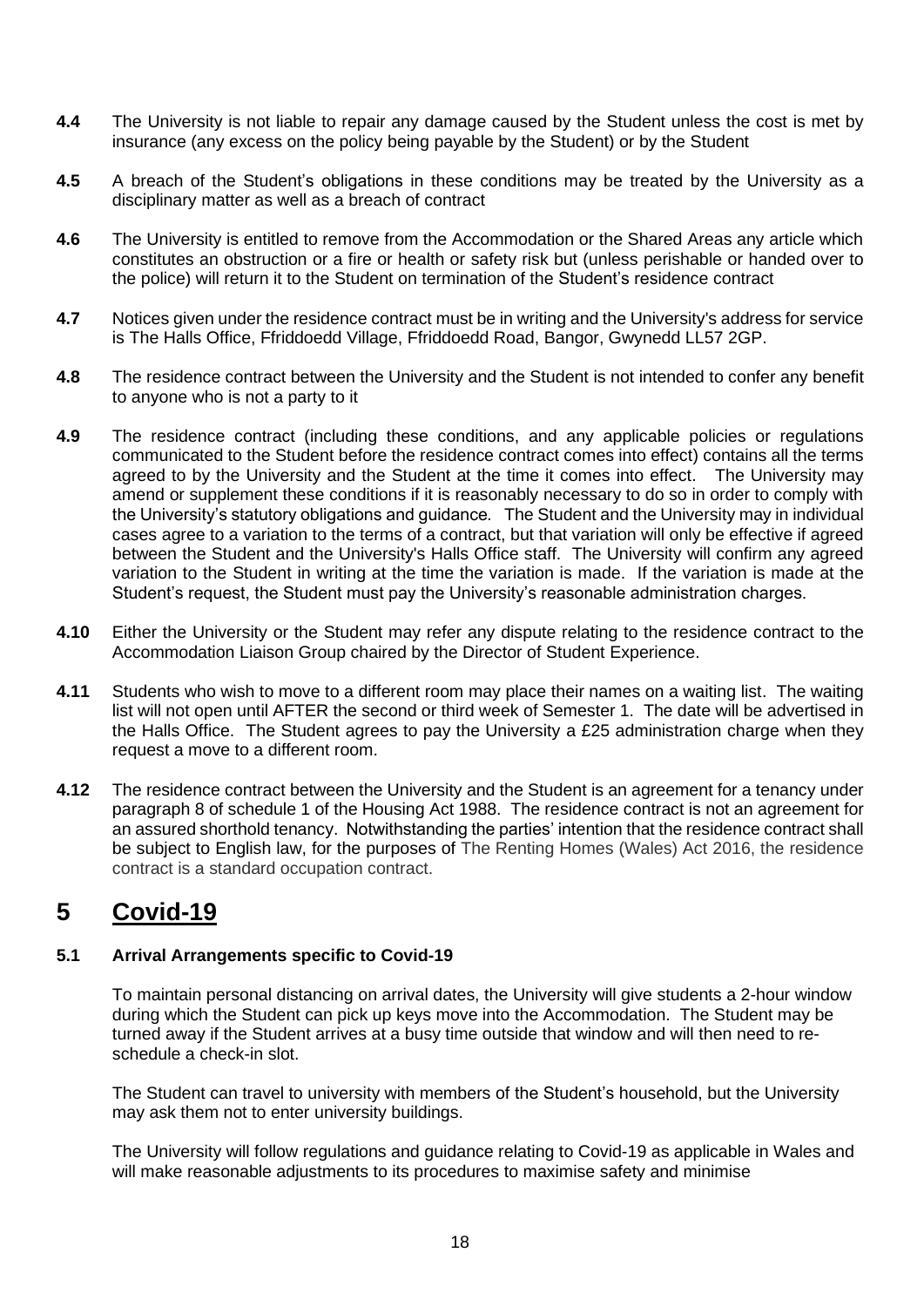inconvenience during arrival time.

THE STUDENT is responsible for complying with regulations and guidance relating to Covid-19, as applicable in Wales. These can change from week to week, and the Student must make sure that they keep up to date with the latest information and be aware that the regulations and guidance in Wales may be different from those that apply in other parts of the UK.

# **5.2 Health and Safety specific to Covid-19**

Students are strongly recommended to wash hands well whenever leaving or returning to the Accommodation– even if only going to another part of the building.

The University may need to vary some of the facilities and amenities it provides, such as changing cleaning routines or closing common rooms. There will be no reduction in Rent and no compensation in these circumstances, because of the additional services being provided to manage covid-19.

Some facilities (such as pay-as-you-go laundries) may be put on a rota basis, so that the Student is only able to use them during his/her allocated times.

# **5.3 Quarantine Period**

The Student may be required by the University or by the UK or Welsh government to spend a period in quarantine (isolation) on arrival in the UK or at university. If that is the case, and only if that is the case, this clause 5.3 applies.

The Student may choose to complete their quarantine period before the start of their Period of Residence (either before the Target Start Date or, if applicable, before the Postponed Start Date). The Student may therefore need to travel to the UK at least 10 days before the tenancy is due to start. This could be as early as Friday 10<sup>th</sup> September 2021.

The Student must notify the University, at least 7 days before the Student is due to arrive in the UK, of the date, time and location of the Student's arrival in the UK. Time of notification is of the essence, and the University does not have to provide the Student with quarantine assistance if the Student does not notify the University in good time before their arrival.

On arrival at the University the Student will be provided with free accommodation for up to 10 days. This accommodation is likely to be in a flat with other students who are in quarantine. Each student will have their own bedroom, but some facilities will be for shared use of the students in the flat.

Flat sharers will be encouraged to limit the use of shared facilities to one person at any one time.

The Student must only use their own crockery and cutlery, and not share them with others. The Student must always leave the shared facilities clean after using them.

The accommodation provided and the people sharing facilities with the Student during an isolation period may not be the same as they will be during the tenancy. The Student must relocate to the allocated term-time accommodation at the end of their isolation period if requested to do so by the University.

The University will provide on-line activities whilst the Student is in quarantine, and there will be people at the University whom students can contact if they experience difficulties during this period.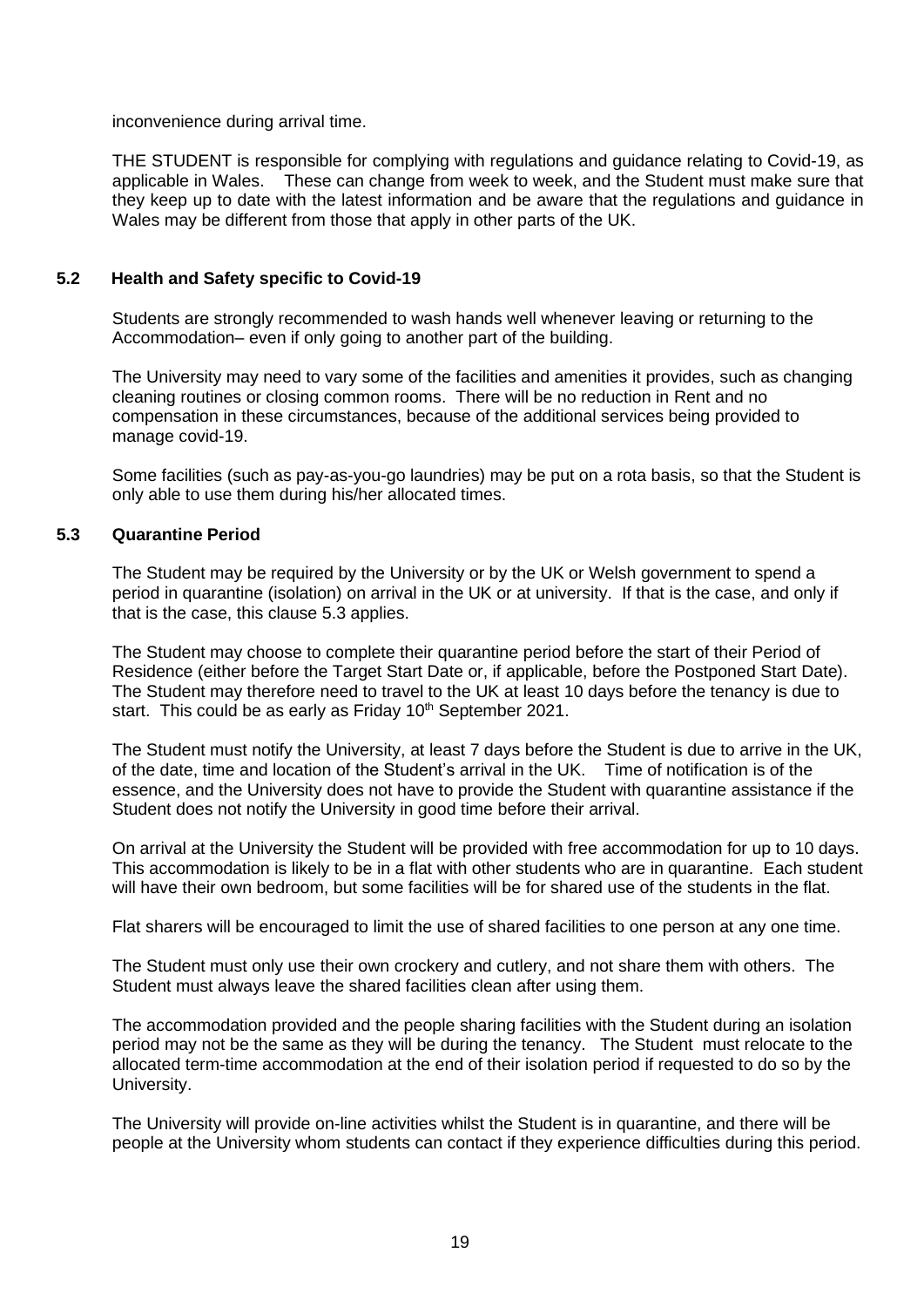Mail and parcels addressed to the Student will be brought to the flat. The Student is requested only to order essential items during this time.

The Student must always comply with reasonable requests made by our staff that relate to health and safety.

The University is likely to report breaches of quarantine to the police or the UK Border Force.

If the Student does not comply with the conditions set out in this clause 5.3, the University may decline to provide or complete quarantine assistance. The Student will then have to make his/her own quarantine arrangements and provide the University with evidence that the Student has completed their quarantine period before the University will allow the Student to move into the Accommodation.

Subject to clause 2.4, the Student will be liable to pay Rent from the Target Start Date (or from any applicable Postponed Start Date), even if they have not completed their quarantine by that date, or have been refused access to the Accommodation because they could not prove they had completed a required period of quarantine elsewhere*.* 

# **5.4 If covid-19 returns**

The Student and the University must comply with the law. As far as the law allows, the Student and the University agree to try and perform their respective obligations in the accommodation contract.

If government or local regulations require the University to close, it must close. The Student will not be charged Rent for any period during which the UK government, Welsh Assembly or local authority says the Student is not allowed to live in the Accommodation, as long as the Student does in fact leave it. If regulations require the Student to stay in the place where s/he is living, the Student must stay there whilst those regulations apply. The Student will be charged Rent for the time that s/he is required to stay at the Accommodation, even if s/he breaks the law and leaves the Accommodation.

The University may choose to close the Student's hall of residence, for the health and safety of students and staff, even if government or local regulations do not require it to do so. If the University closes the Student's hall of residence because it chooses to close it, the Student will not be charged Rent for the period of closure, as long as the Student does in fact leave the hall of residence. If the University chooses to close the Student's hall of residence for longer than 4 weeks, the Student will have the right to cancel the contract for accommodation rather than return when the residence is re-opened. To cancel, the Student must notify the University of the Student's wish to cancel within 7 days of when the University notifies the Student that s/he can return.

The Student may choose to leave the Accommodation if government and local regulations allow, but unless the University is required to close or chooses to close the Student's hall of residence, the Student will continue to be liable for Rent to the end of the Period of Residence, whether the Student is living in the Accommodation or not.

If the Student's tenancy is interrupted or if the Student chooses to vacate the Accommodation for longer than 7 days, the Student must leave the Accommodation clean and remove all perishable items before departure. The Student can leave personal possessions in the Accommodation until the end of the Period of Residence, but not longer. If the Student cannot collect their belongings in person at the end of the Period of Residence, the Student must organise for packing and freight of their possessions with a contractor of the Student's choice and at the Student's expense. The University will dispose of personal belongings that remain in the Accommodation at the end of the Period of Residence unless before the end of the Period of Residence the Student has notified the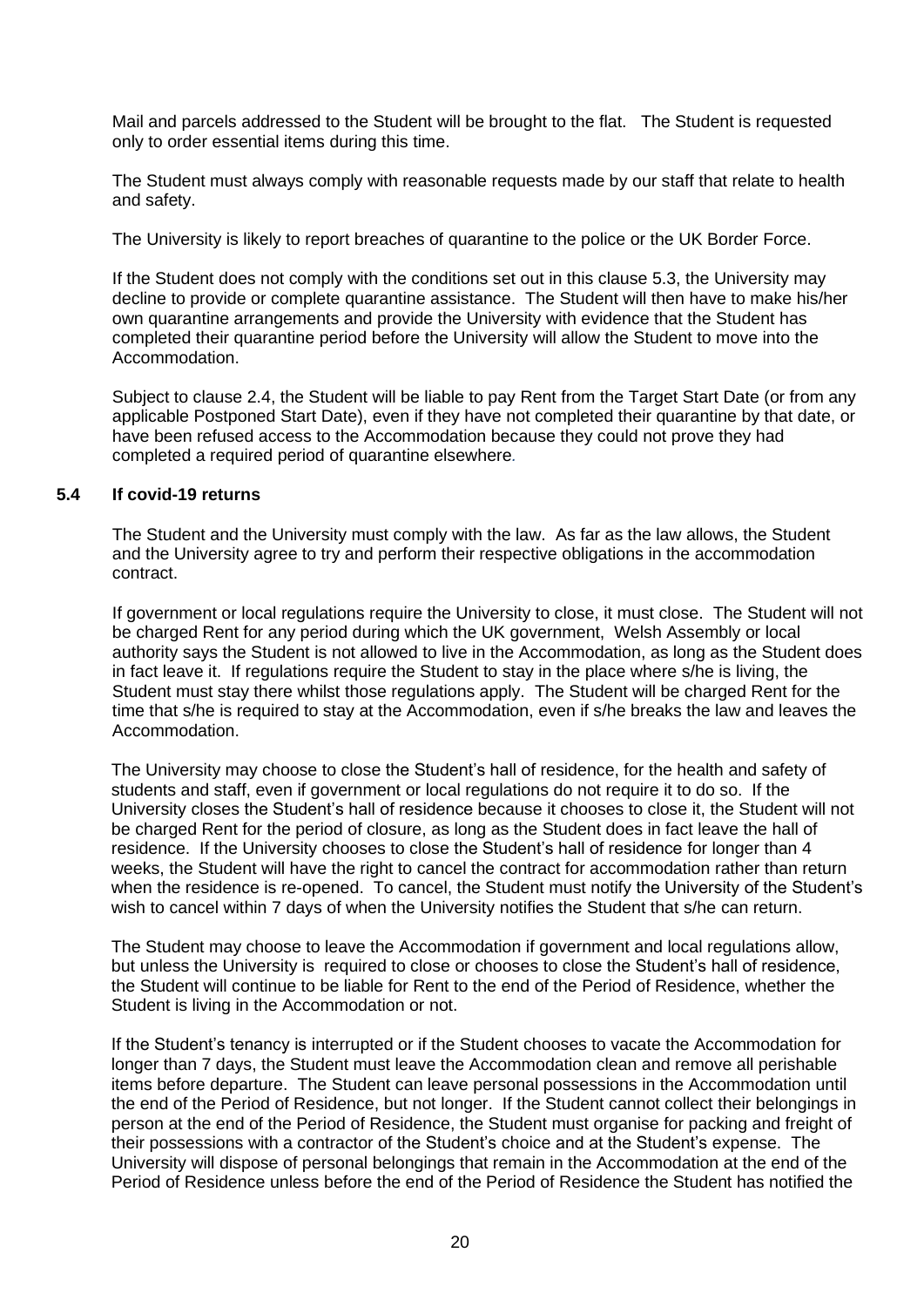University that the Student's contractor will be removing the Student's belongings within 7 days after the end of the tenancy period, and they are moved within that timescale. Whoever packs the Student's belongings (including the Student) may need to make an appointment to come and collect them.

5.6 If the Student is required to be in quarantine ("lockdown") at the end of the Period of Residence and cannot lawfully move out of the Accommodation the University will notify the Student at the time of any assistance it will give. However, the University cannot make any promises or guarantees of assistance this far in advance.

# **6. Termination of a Student's Residence Contract**

- **6.1 Late arrival**  this condition should be read in conjunction with conditions 2.1, 2.3 and 2.4 relating to rent pre-payments and late arrivals. The Halls Office may cancel a Student's residence contract (but has no obligation to do so) if the Student:
	- (a) Does not make arrangements for late arrival and does not take occupation within 7 days of the start of the Period of Residence; or
	- (b) Having made arrangements for late arrival, does not take occupation within 4 weeks of the start of the Period of Residence.

In either case, the University will not refund the rent pre-payment.

The University is only likely to cancel a Student's residence contract if the University is able to find a suitable replacement student. If a suitable replacement student is found, the University will refund Rent paid by the Student in advance in relation to any period during which the Accommodation is occupied by the replacement.

If a Student does not take up their tenancy and the University does not cancel the residence contract, the Student is liable to pay the Rent for the remainder of the Period of Residence.

# **6.2 Termination by the University**

The University may (but is not obliged to) terminate, a Student's residence contract at any time by serving notice on the Student if

- (a) any payment is overdue by 28 days or more
- (b) the Student is in serious or persistent breach of any of the Student's obligations set out in these conditions following the University Policy on Fitness to Reside
- (c) the University has imposed a disciplinary sanction of exclusion from the University
- (c) the Student does not have status as a registered student of the University
- (d) in the reasonable opinion of the University the health or behaviour of the Student constitutes a serious risk to him/herself or others or to the University's or others' property (the Student Code of Conduct indicates what type of behaviour may give rise to termination of a contract)
- (e) the Accommodation or the Shared Areas serving it are not reasonably fit for habitation.

The period of notice may vary, depending on the reason for termination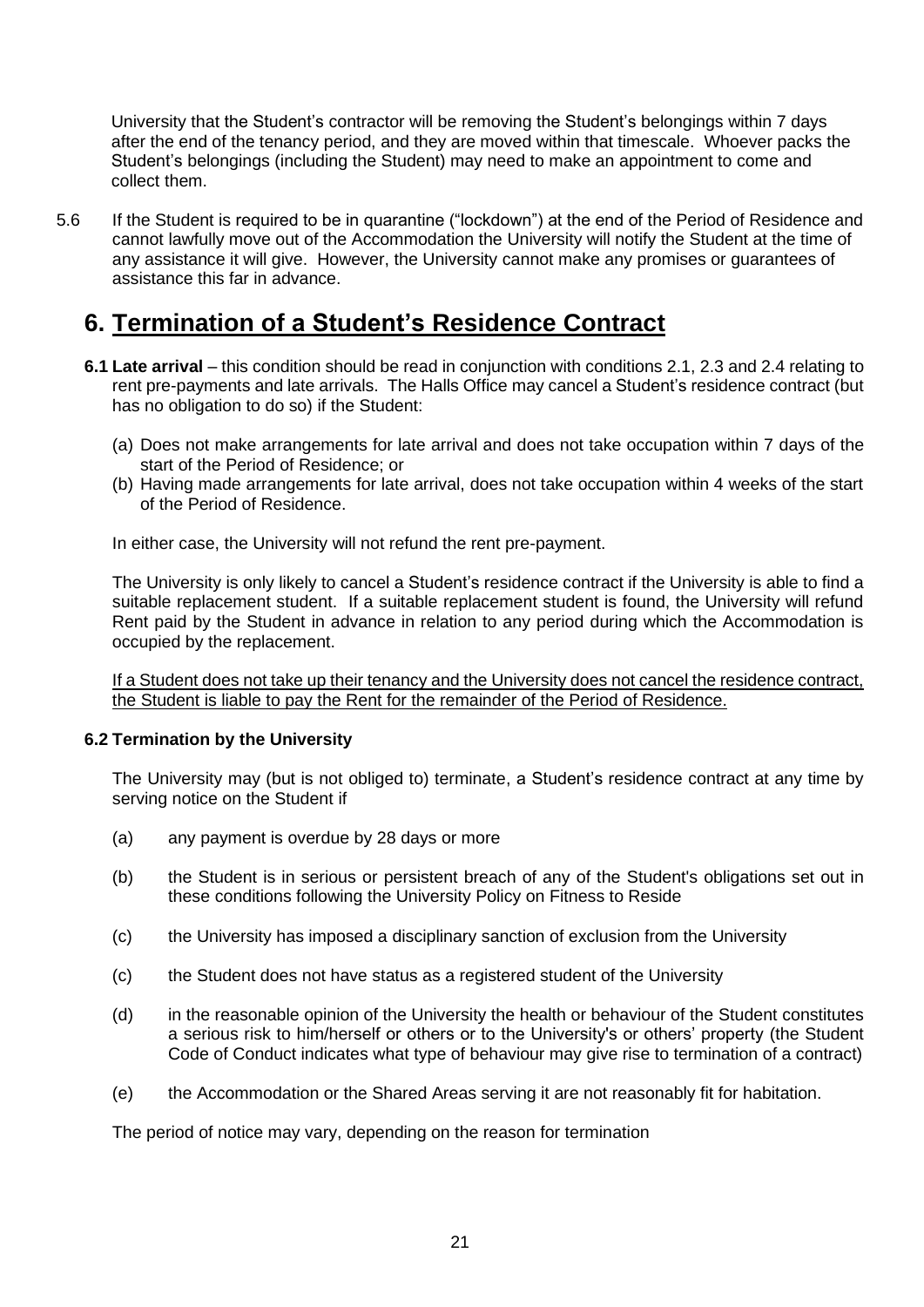If, following a disciplinary decision, the Student is suspended from the University, the University will usually try to agree a period of absence with the Student as an alternative to proceedings for eviction.

Termination under condition 5.2(e) shall not affect the Student's entitlement to claim damages.

# **6.3 Termination by the Student**

#### **Withdrawal from University**

Please see information on the website: <http://www.bangor.ac.uk/accommodation/documents/withdrawal-from-hall-EN.pdf>

A residence contract between a Student and the University is **legally binding**. After accepting their Offer, Students should not enter into any other contract or agreement for accommodation during the Period of Residence, because it may mean having to pay two rents. The University will not release a Student from their residence contract on the grounds that the Student has entered into a tenancy or some other form of agreement with a third party.

Any Student who is intending to withdraw from their studies at the University should first speak to Student Services to complete the necessary paperwork. A copy of this paperwork should be brought to the Halls Office to arrange termination of the Student's residence contract. Please see: <http://www.bangor.ac.uk/accommodation/documents/withdrawal-from-hall-EN.pdf> for full details, including details of the early termination charges that apply.

Any Student not intending to withdraw from the University but wishing to leave their accommodation should understand that this can only be allowed if an alternative suitable tenant can be found. The University will advise the Student if a suitable replacement Student is currently on the waiting list but the Student should not assume that a replacement will be available. If the Student is released from their residence contract they will be required to make payment up to the date that the alternative tenant enters into a residence contract. Please see:

<http://www.bangor.ac.uk/accommodation/documents/withdrawal-from-hall-EN.pdf>

If the Student finds a potential replacement tenant, the Student should contact the Halls Office with the proposed replacement. The University will not have to accept a replacement unless they consider (acting reasonably) the replacement to be suitable. The proposed replacement must be a university student, must not be in debt to the University and must not already occupy accommodation owned or managed by the University.

Sometimes the University already has vacant rooms. The University may let these vacant rooms to Students on the waiting list before allocating someone to the room a Student wishes to leave.

**If a Student hands in his/her keys to the University before a replacement Student enters into a residence contract, the Student remains liable for the Rent until the new residence contract takes effect. If a Student returns their keys where there is no replacement Student tenant the keys will be held for safekeeping only and the Student will not be released from their residence contract.**

#### **6.4 If a residence contract is terminated early by either the University or the Student:**

*The effect of cancellation will depend on whether cancellation is because of coronavirus or for some other reason.* 

*Cancellation because of coronavirus*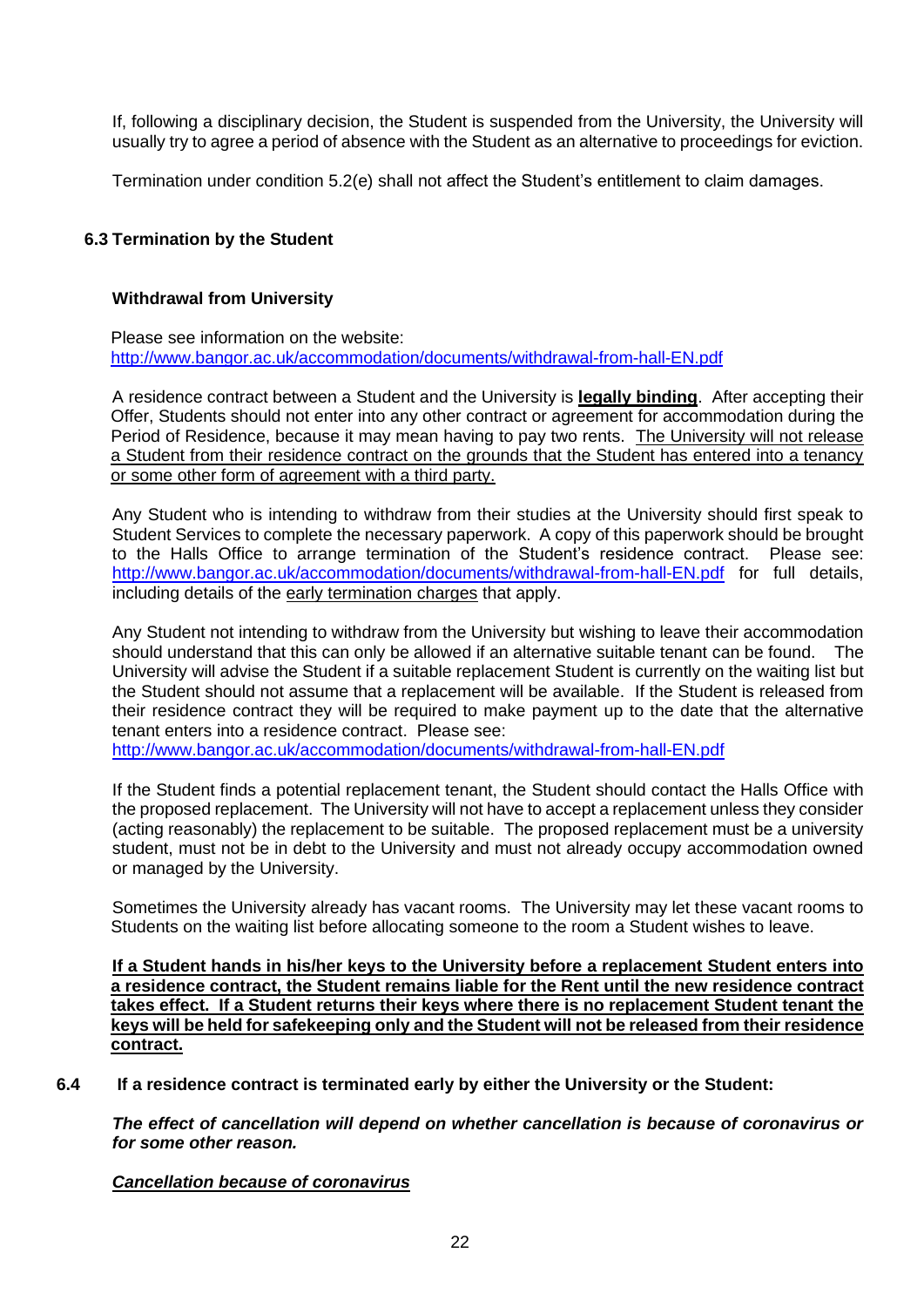*In 2021/22, this clause may be supplemented by measures relating to the management of coronavirus that the University subsequently introduces for the protection or benefit of students provided that the measures are made in good faith and do not create a significant imbalance in the rights and obligations of the parties that is detrimental to the Student.*

If the University postpones the start of the Student's tenancy by more than 8 weeks, the Student can cancel his/her accommodation contract. To cancel under this clause, the Student must notify the University of the Student's cancellation in writing (including email) during November 2021.

The University can cancel the Student's accommodation contract if the University postpones the start of the academic year by more than 8 weeks.

If the Student is prevented from travelling to the Accommodation at the start of the Period of Residence because government regulations in force at the time forbid it, the Student may postpone the start of his/her tenancy for up to 12 weeks. The following conditions apply.

- The Student must notify the University as soon as reasonably practicable after the Student becomes aware that s/he will be prevented from travelling to the Accommodation as planned.
- If the reason the Student was prevented from travelling was to comply with regulations in Wales or in any other part of the United Kingdom through which the Student has to travel, the Student will not have to pay Rent whilst those regulations continue to prevent the Student from travelling.
- If the Student is prevented from travelling because of regulations that apply outside the United Kingdom, the Student will need to provide evidence in the English or Welsh language (such as a doctor's note, or details of the regulations that applied in the country the Student was travelling through or from) or the Student will still be charged Rent from the date the Student's tenancy was due to start.
- If the Student is still unable to travel to the Accommodation 12 weeks after his/her tenancy was due to start, the Student may cancel his/her accommodation contract by notifying the University in writing (including email).
- Cancellations under this clause must be notified to the University within the 12 weeks after the date the Student's tenancy was due to start.
- The Student must state in his/her notice of cancellation the reason the Student was prevented from travelling (for example, regulations in England or Wales, or regulations in the country the Student intended to travelling from or through).
- The Student must send the University evidence in the English or Welsh language in support of his/her cancellation notice if the reason the Student was prevented from travelling for more than 12 weeks is anything other than to comply with regulations in England or Wales, otherwise the cancellation will not be effective.
- The University can cancel a Student's accommodation contract if the Student is prevented from travelling to the Accommodation for more than 12 weeks after his/her tenancy was due to start.

The Student may not cancel his/her contract if the Welsh or the UK government requires the Student to leave our residences to prevent the spread of covid-19. However, for as long as the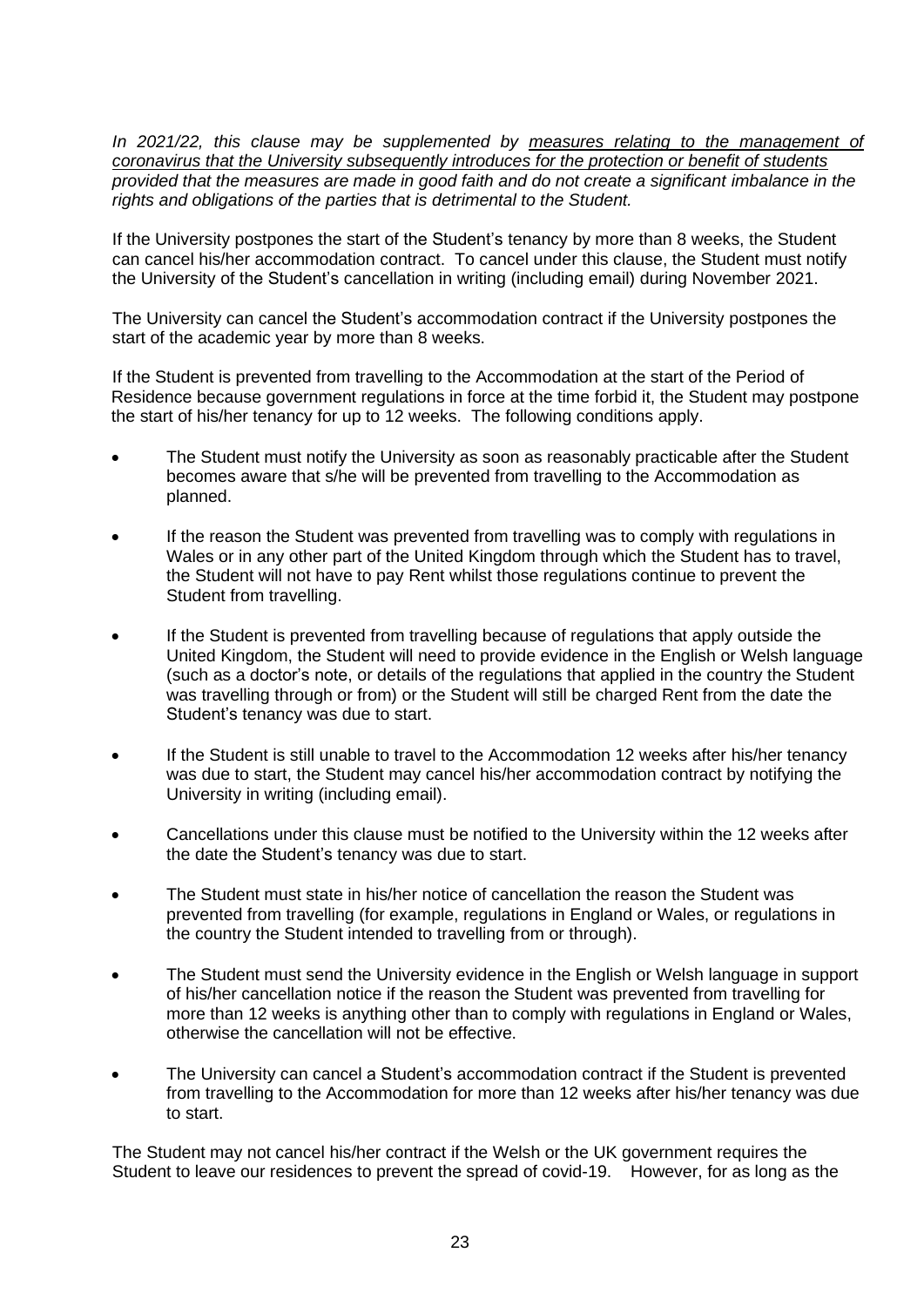Student does vacate during any such required period of closure the Student will not be charged Rent. The Student will become liable for Rent again once the Student is permitted to return to the Accommodation after a period of government-enforced closure (even if the Student does not return immediately). If the Student does not vacate when the government requires, the Student will remain liable for Rent and any fines that the state may impose for breach of regulations.

The Student may cancel the accommodation contract if the University asks the Student to vacate the Accommodation for more than 8 weeks, at a time when the University is not required by the government to do so.

If the Student or the University cancels the accommodation contract as allowed above:

- The University will refund the pre-payment if the Student has not started their tenancy at the time of cancellation, but the pre-payment will not be refunded once the Student has begun to occupy the Accommodation.
- The Student will not have to pay the University any Rent from the date of cancellation
- The University will not pay the Student anything except for returning any money previously paid in respect of a period after cancellation.

# *Cancellation for a reason other than coronavirus*

- (a) The pre-payment will be refunded to a Student who is not taking up their course at University provided that the Student has notified the University in writing that they wish to cancel their residence contract at least 7 days before the start of the Period of Residence. The pre-payment will be refunded to the Student if the University cancels the residence contract through no fault of the Student. If the Student is eligible for a refund of the pre-payment, the Student is also entitled to a refund of any other payments they have made towards the Rent. Refunds of pre-payments in other circumstances are not normally given and are entirely at the University's discretion.
- (b) Even where the pre-payment is not refundable, if a replacement student enters into a contract for the Accommodation, the University will refund a fair proportion of any Rent the Student has paid in advance towards the unexpired part of the Period of Residence (so that the University is in the same financial position as if the Student had paid for their Accommodation up to the end of the Period of Residence).
- (c) The University may deduct any money due to the University before refunding pre-paid Rent, including the University's administration fee of £25 for cancelling a residence contract during the Period of Residence.
- (d) If the University is unable to re-let the Accommodation to a suitable replacement, the University will not make any refunds and the Student will remain liable for any unpaid Rent up to the end of the Period of Residence.
- (e) The University will not make any charges for early termination or insist on payment of the balance of the Rent where the reason for termination is because the Student's health does not enable them to live independently or continue their studies at the University (independent verification will need to be provided).

# **6.4 Relocation to alternative accommodation**

The University reserves the right to relocate the Student to comparable alternative University accommodation during the Period of Residence where it is reasonable to do so. It shall always be reasonable to relocate the Student for the purpose of managing the impact of coronavirus or in order to carry out urgent works at the accommodation that cannot reasonably be done whilst the Student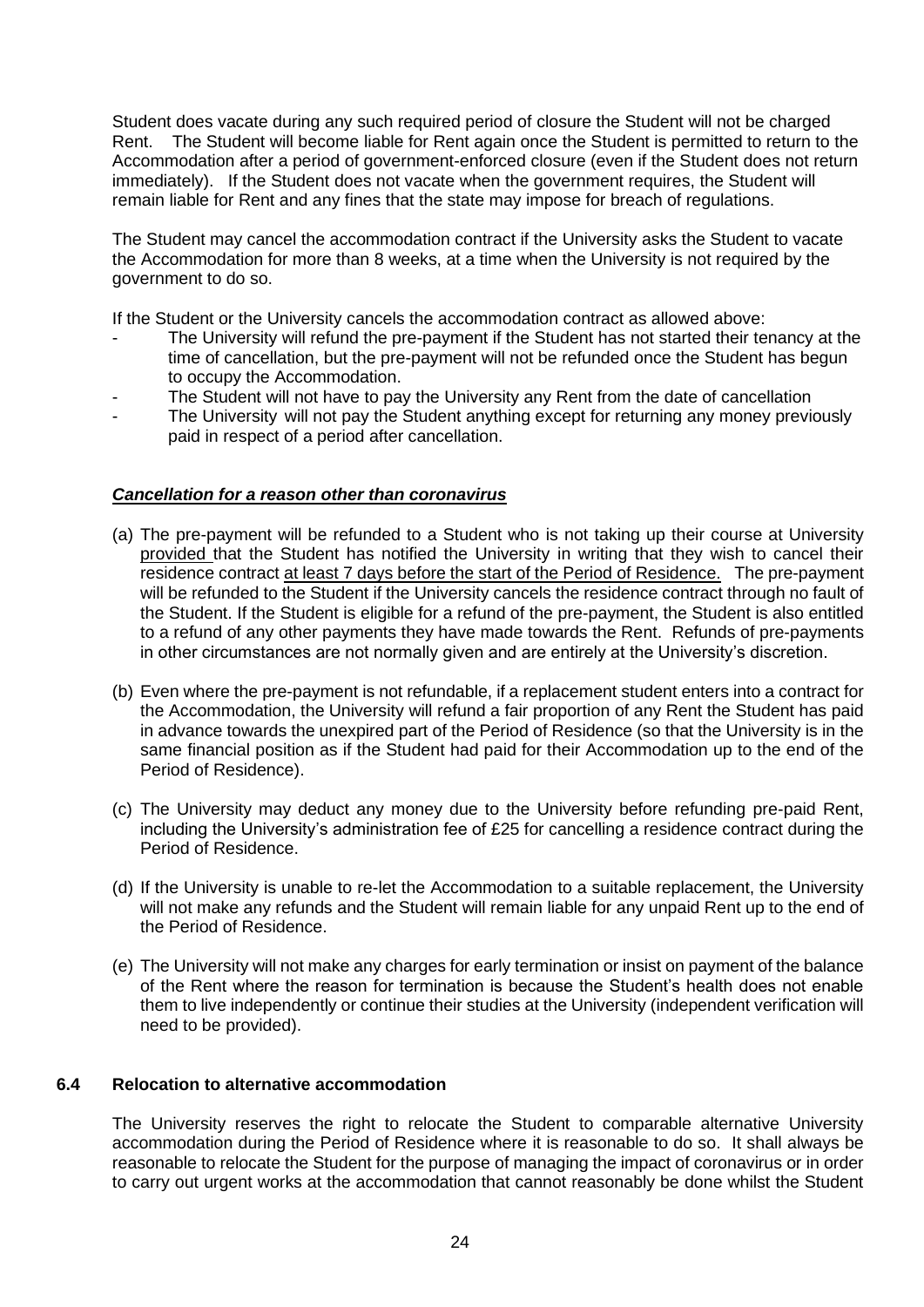is living there. Other health and safety grounds are likely to be reasonable too, but the grounds for relocation do not have to be based on health and safety, as long as they are reasonable. The University will not be liable to pay the Student any compensation if a Student is relocated to comparable accommodation. Nothing in this condition affects the Student's statutory rights.

© 2007-2021 held jointly by Bangor University and Hatch Legal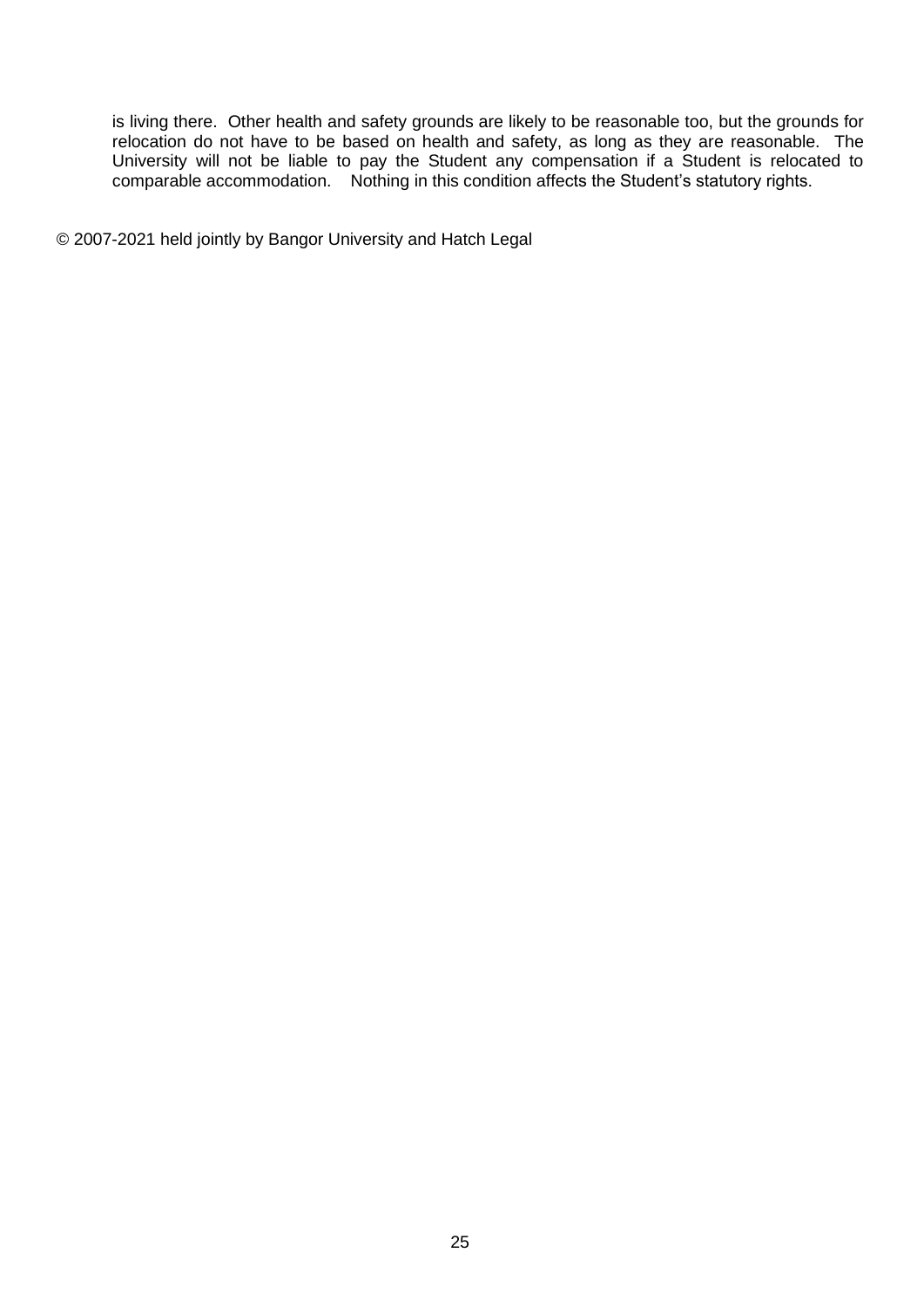| <b>Damage</b>                                                        | <b>Typical</b><br>amount<br>claimed |         |
|----------------------------------------------------------------------|-------------------------------------|---------|
| Additional cleaning                                                  | £10.00                              | minimum |
| Angle poise Lamp                                                     | £75.00                              | minimum |
| <b>Bed Base</b>                                                      | £120.00                             | minimum |
| <b>Bedside Cabinet</b>                                               | £80.00                              |         |
| <b>Blinds</b>                                                        | £35.00                              | minimum |
| <b>Book Shelves</b>                                                  | £65.00                              | minimum |
| Carpet and flooring replacement                                      | £150.00                             | minimum |
| Clean Bedroom at end of tenancy if not left up to<br>standard        | £30.00                              |         |
| Clean en-suite at end of tenancy if not left up to<br>standard       | £30.00                              |         |
| <b>Computer Chair</b>                                                | £60.00                              | minimum |
| Cooker including connection and removal                              | £185.00                             | minimum |
| <b>Curtain Replacement</b>                                           | £100.00                             | minimum |
| Data Socket                                                          | £30.00                              |         |
| Deep Clean of bedroom and bathroom as a<br>result of smoking in room | £60.00                              | minimum |
| <b>Desk Chair</b>                                                    | £60.00                              | minimum |
| Desk Lamp                                                            | £10.00                              | minimum |
| Desk                                                                 | £100.00                             | minimum |
| Dining Chair                                                         | £15.00                              | minimum |
| Dining Table top (only)                                              | £75.00                              |         |
| <b>Dining Table</b>                                                  | £165.00                             |         |
| Disposal of large items (e.g. TV/computer)                           | £25.00                              | minimum |
| Door Frame Repair                                                    | £75.00                              | minimum |
| Door Lock                                                            | £100.00                             | minimum |
| Door noticeboard                                                     | £15.00                              |         |
| Fire blanket                                                         | £10.00                              | minimum |
| Fire extinguisher (new)                                              | £75.00                              |         |
| Fire extinguisher (refill)                                           | £35.00                              | minimum |
| Fridge or Freezer                                                    | £125.00                             | minimum |
| Hand basin                                                           | £223.00                             |         |